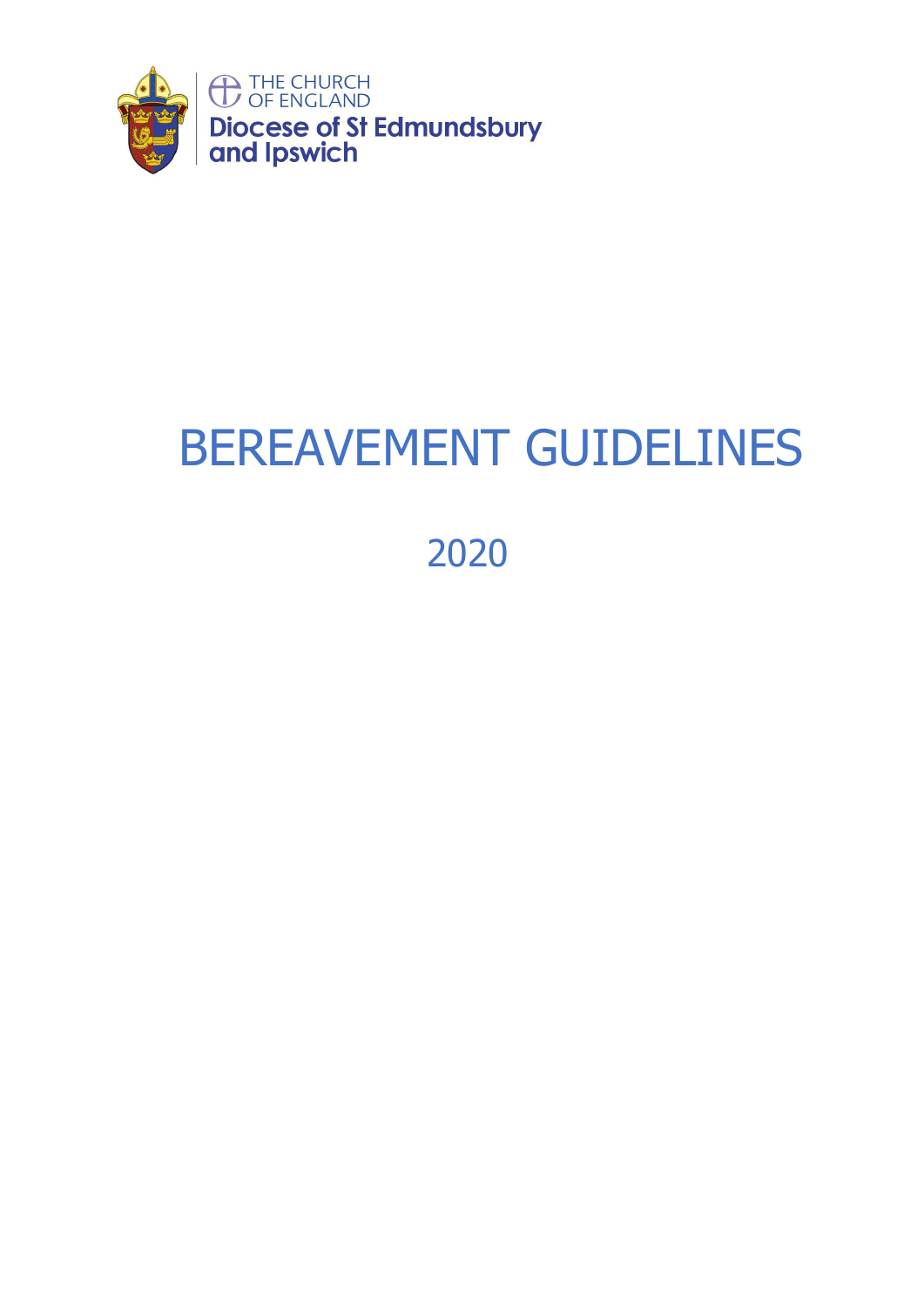

# **Contents**

# **Page:**

- **- Introduction**
- **- Rationale**
- **- Objectives**
- **5 - Suicide**
- **- The roles of the leadership**
- **- Things to consider in the days following the news of the death**
- **- Outline procedures**
- **- Guidelines for breaking the news about a death to staff and governors**
- **- Guidelines for breaking news of the death to the pupils**
- **- Family bereavement**
- **- Death of a child or member of staff**
- **- Terminally ill pupils/staff**
- **- Return to school**
- **- Talking to a bereaved pupil**
- **- Do's and Don'ts**
- **- General advice**
- **- Guidance flowcharts**
- **- Appendix 1 - Ways of remembering**
- **- Appendix 2 - Suggested templates for letter to parents**
- **- Appendix 3 - Developmental cognitive stages of mourning**
- **- Appendix 4 - Useful websites and resources**
- **- Appendix 5 - Books available in the Diocesan Bereavement Pack**
- **- Appendix 6 - Books available in school**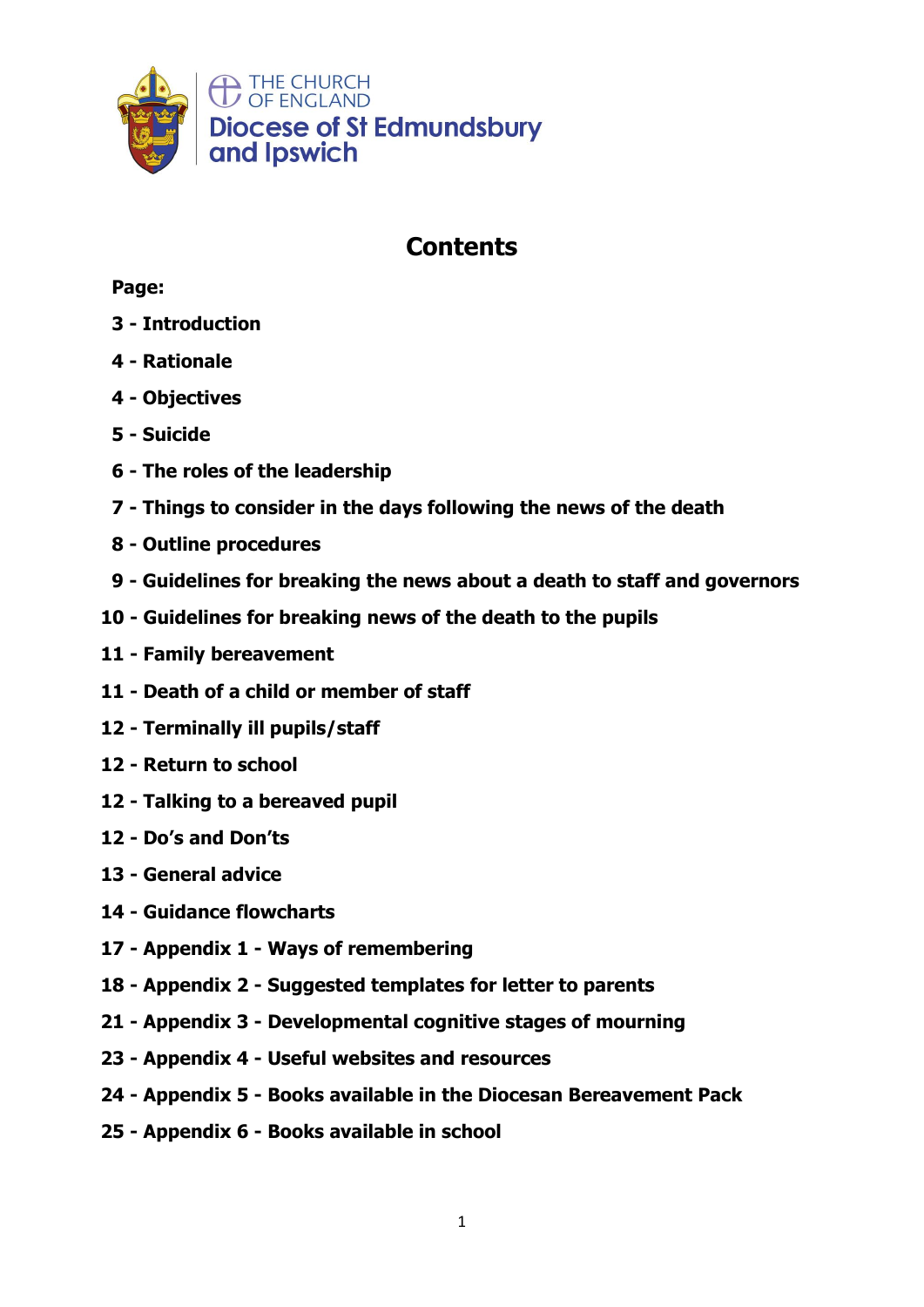With grateful thanks to the diocese of Southwark whose detailed bereavement resources underpin these guidelines and to Chris Lawson for the idea and her contribution.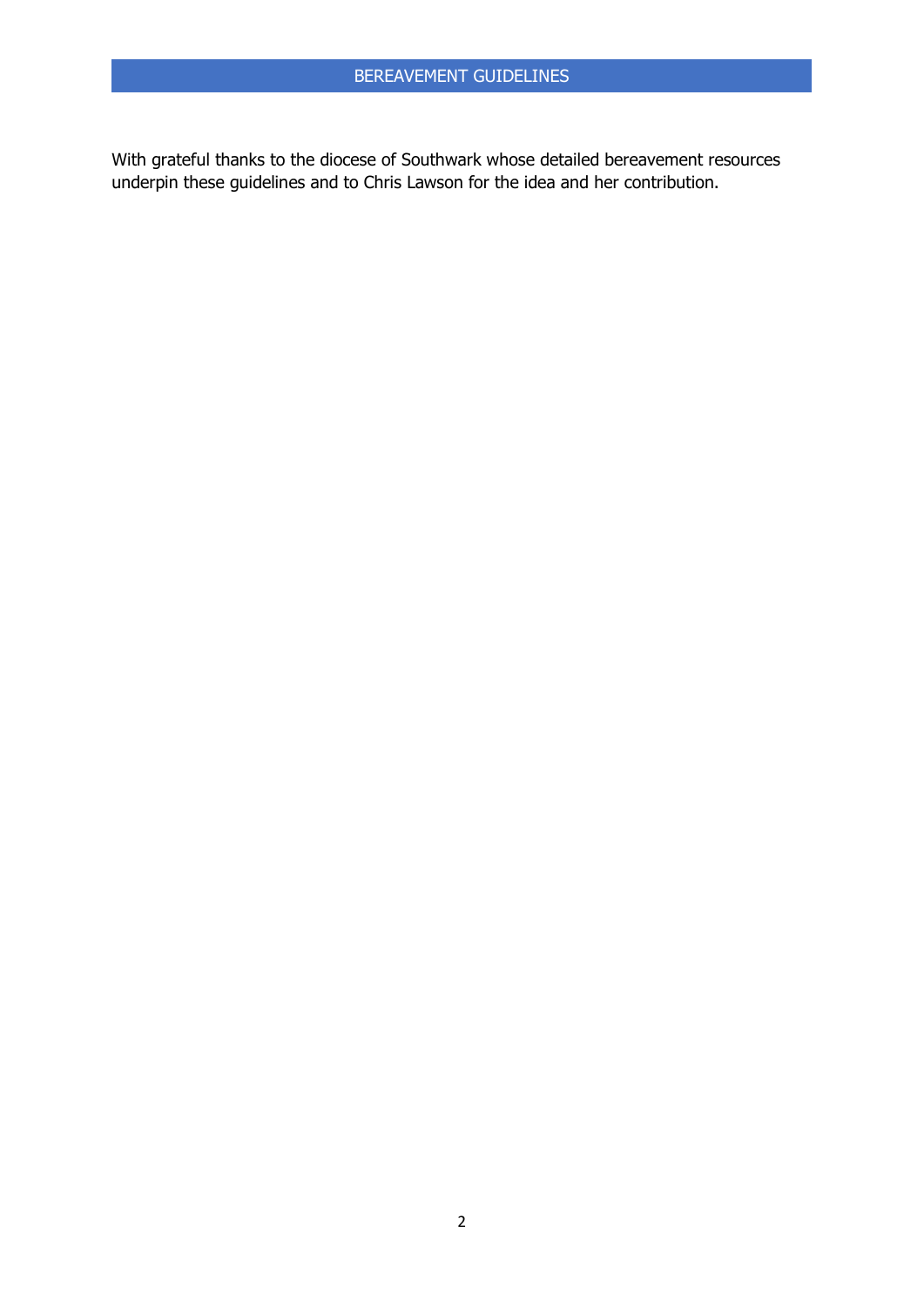# **Foreword**

The death of any member of a school community is a tragedy. Whether expected or sudden, such an event can rock the foundations of all those connected to the school. It is almost inevitable that a school will experience this sorrow at some point. Handling such a tragedy requires great sensitivity, strong leadership and community cohesion.

Death is something we humans often struggle to think and talk about, so many schools might find themselves ill prepared. This set of Guidelines is a document that seeks to support the school community in this moment of crisis. When shock and sorrow overwhelm us it is good to have a clear pathway to deal with practicalities and help us to make difficult decisions.

The Ven Dr David Jenkins July 2019

# **Introduction**

**In the county of Suffolk there are many schools, all unique in character and catering for children and young people with a wide range of life experiences. All these schools are inclusive and caring and uphold strong community values.**

**Part of the duty of care towards every individual in their community is to be ready to offer support in difficult times. One of those times is a bereavement – sudden or expected – which demands that the whole community draws on their faith and fellowship to support those in need. This document aims to offer clear suggestions for coping in the event of a death in your school community.**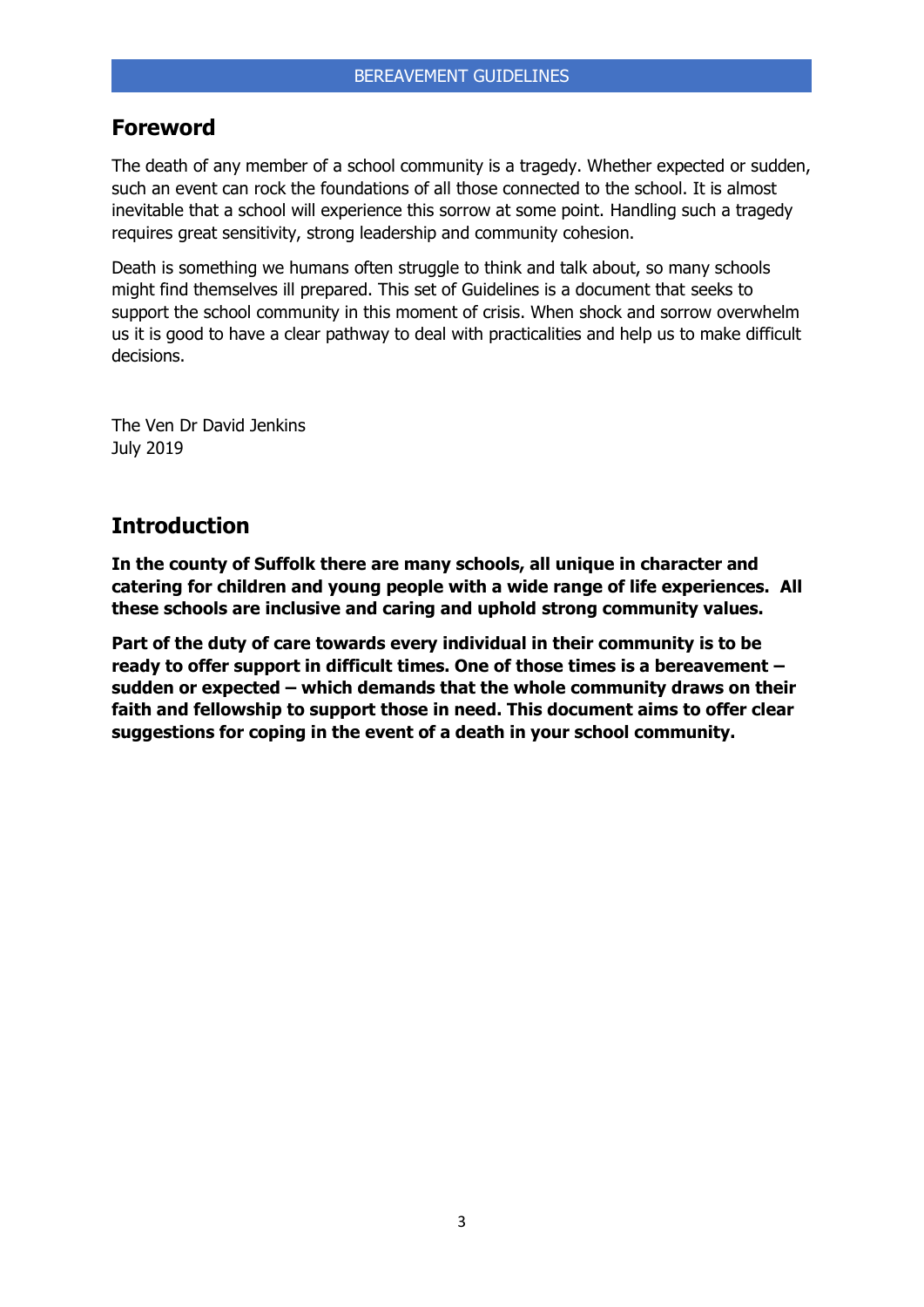# **Bereavement Guidelines**

Death is something that most people choose not to think about, so when faced with it schools may find themselves ill prepared. It is important that the school is seen as a safe haven where all members can find support, care and security. A death in the school community and the way that the school responds for its members in the light of this is a real test. The school's vision should be at the heart of the school and therefore a context in which to cope.

# **Rationale**:

Every 22 minutes in the UK a parent of dependent children dies, leaving about 41,000 bereaved children each year. Many more are bereaved of a grandparent, sibling, friend or other significant person, and, sadly, around 12,000 children die in the UK each year.

Within our school community there will almost always be some recently bereaved children who are struggling with their own situation  $-$  or sometimes the entire school community is impacted by the death of a member of staff or a pupil. We would hope not to encounter such circumstances, but the statistical inevitability of such an occurrence implies the necessity of having Bereavement Guidelines in place in order that we might be proactive, rather than reactive, when responding to these sensitive situations. Empathic understanding in the familiar and secure surroundings of school may be all the bereavement support some children – or staff – require, though referral to more specialist support should be a consideration where the impact of grief is more complex. Additional information and resources can be accessed at:

[www.childbereavement.org.uk](http://www.childbereavement.org.uk/)

<http://www.childhoodbereavementnetwork.org.uk/>

<https://www.winstonswish.org/>

[https://childbereavementuk.org/places/united-kingdom/suffolk/bury-st](https://childbereavementuk.org/places/united-kingdom/suffolk/bury-st-edmunds/bereavement-specific/nickys-way/)[edmunds/bereavement-specific/nickys-way/](https://childbereavementuk.org/places/united-kingdom/suffolk/bury-st-edmunds/bereavement-specific/nickys-way/) (Nicky's Way - West Suffolk only)

#### **Objectives:**

The core intentions of the guidelines are:

- To support pupils and/or staff before, during, and after bereavement in an inclusive spirit that recognises everyone's value to God.
- To enhance effective communication and clarify the pathway of support between school, family and community.
- To identify key staff within school, LA, MAT and the Diocese and clarify the pathway of support.
- The Children Act 1989 aimed to ensure that the welfare of the child was paramount, working in partnership with parents to protect the child from harm. All intentions of this policy endorse that aim as we endeavour to counter any adverse effects of bereavement and maintain pupils' emotional well-being.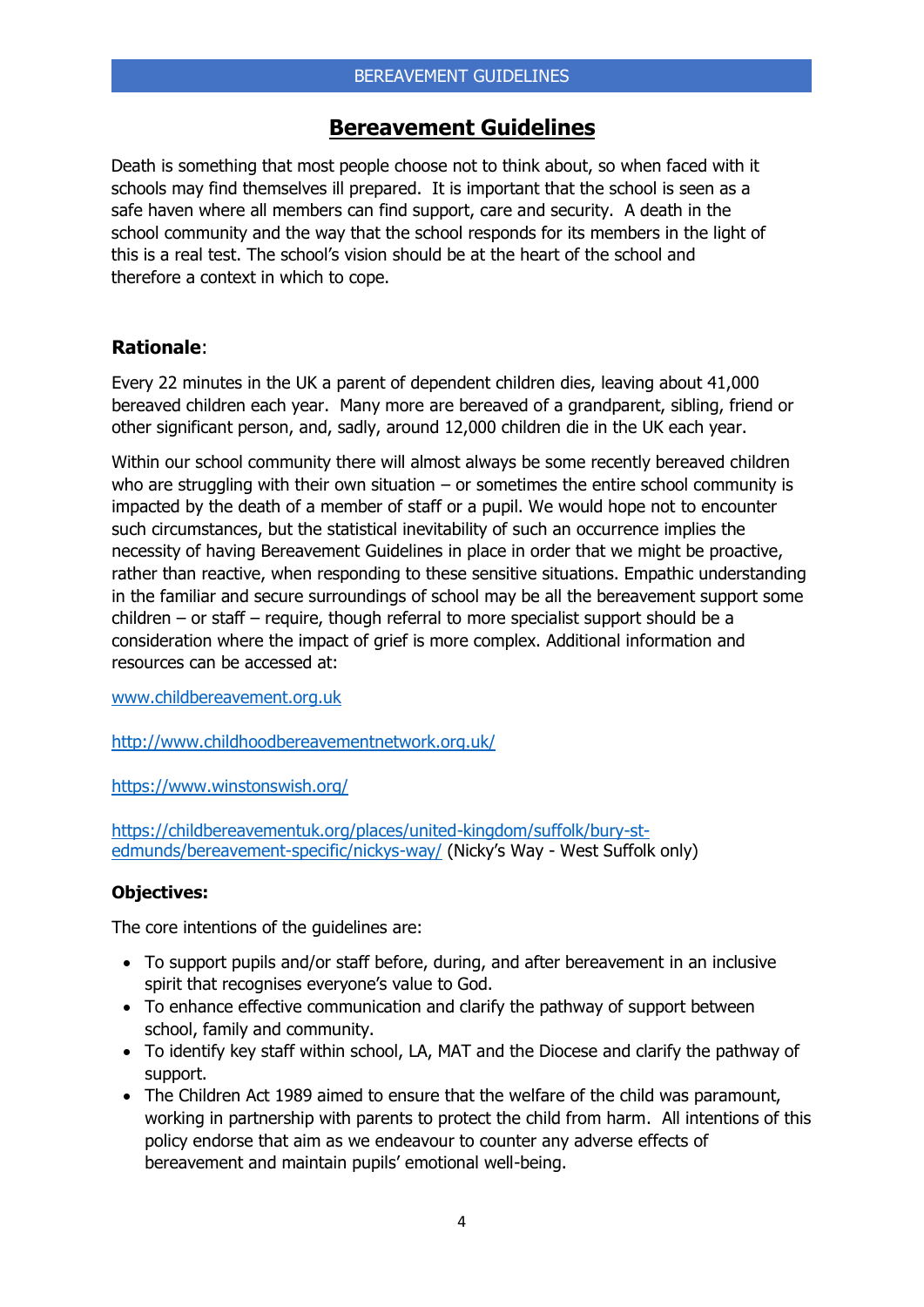#### **SUICIDE**

The death of a member of the school community is a challenging issue to support – and where that is death by their own hand it is an even more delicate situation to get right.

We would always advise in the case of suicide that professional advice from one of the recognised sources listed above is sought. We also advise that, as always, the bereaved adults' views are paramount – and sensitive communication is central to all that happens. There may be many extra challenges over confidentiality, relaying of facts, which content is suitable for which audience and the giving of support. Each case will be different and must be handled very carefully by all school leaders but always under the direction of the Headteacher.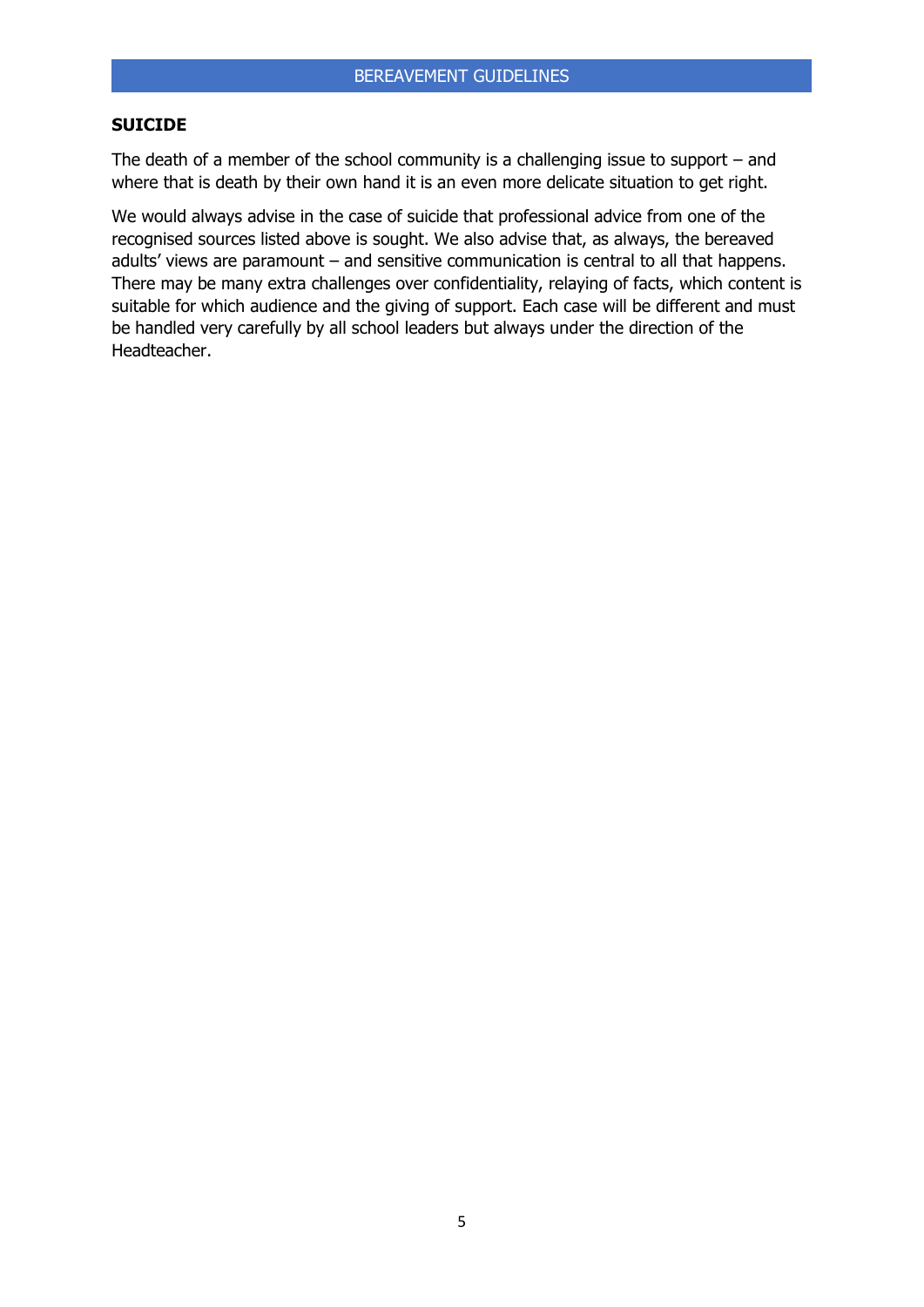# **The Roles of the Leadership**

# **The role of the governing body**

- To approve the guidelines and ensure their implementation, to be reviewed regularly.
- To engage with and support the school and particularly the Headteacher in appropriate, and mutually agreed, ways.

# **The role of the Headteacher**

- To ensure that staff feel ready to cope with a death in their community.
- To empower everyone by encouraging staff in each class to read an appropriate book about bereavement with their class at the start of the year (primary only). Should there be a death that year the class has a comforting and familiar resource to draw on. To prepare with secondary students by opening discussion and reflection on death and bereavement as appropriate.
- To be first point of contact for family/child/staff member concerned.
- To keep the governing body fully informed.
- To liaise with the church as appropriate through the incumbent, key lay leaders or foundation governors.
- To keep the school community fully informed.
- To coordinate support throughout the community.
- To monitor progress and liaise with external agencies.
- To respond to media enquiries.
- To have concern for the wellbeing of all those affected whether staff, governors, pupils or other stakeholders.
- To oversee in the long-term the continued wellbeing of all concerned.

# **The role of the LA /MAT / Diocese**

- To offer relevant support and advice to the Headteacher.
- To consult on referral pathways and identification of complex grief.
- To signpost/provide resources for support (e.g. counsellors as appropriate, bereavement box etc.)

# **The role of staff**

- To have emotional awareness of both pupils and staff.
- To prepare their class/tutor group by reading an appropriate book on the theme of bereavement at the start of the school year.
- To offer appropriate support under the guidance of the Headteacher.
- To have bereavement support training and cascade learning to other staff as required.
- To deal sensitively and confidentially with all aspects of the grief journey in the community.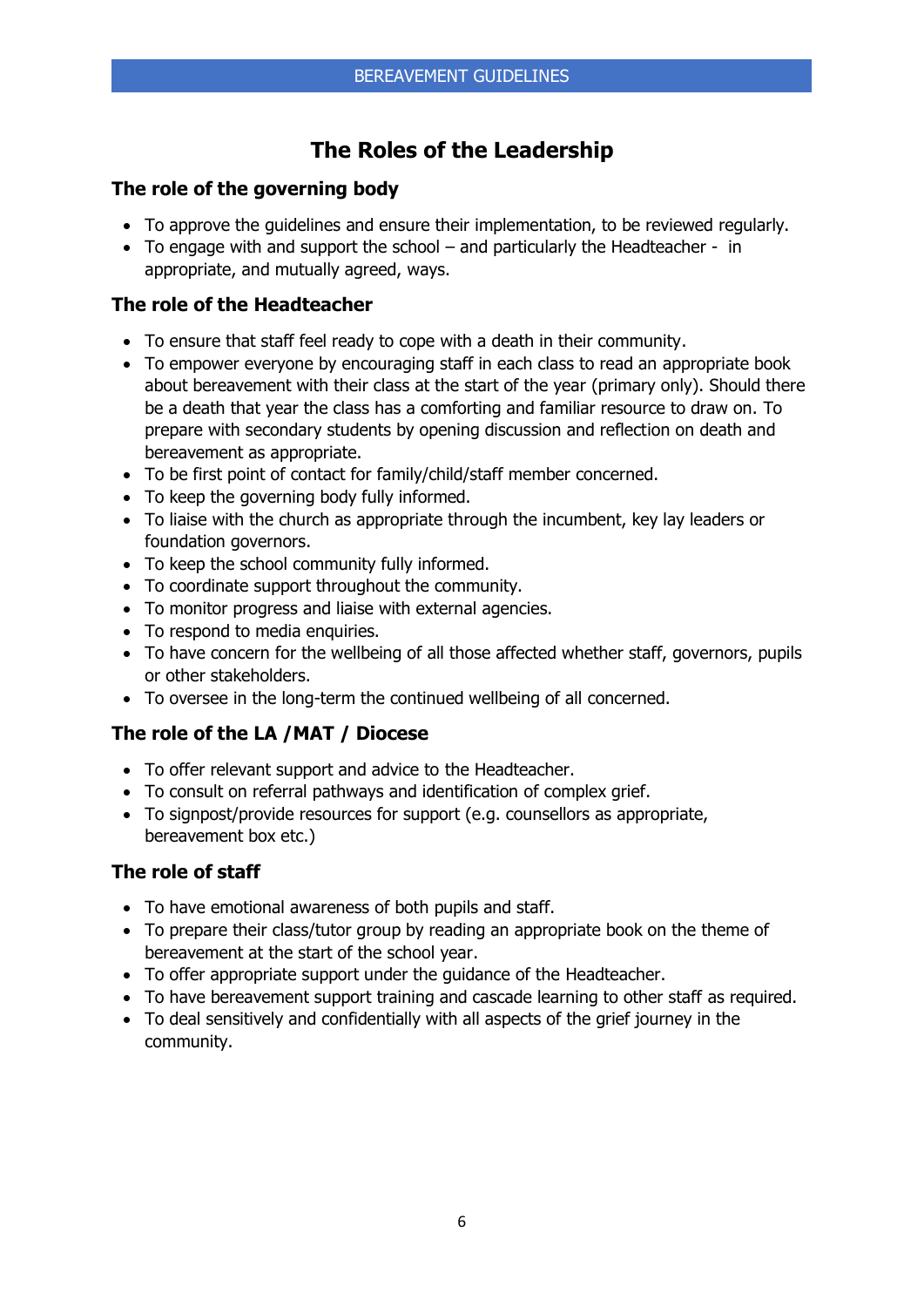# **Things to Consider in the Days following the News of the Death**

**Within any school it is important to deal sensitively with those who have a strong religious tradition and those who have very little. The needs of the school and the community must be handled with considerable sensitivity and tact.** 

#### **The way forward:**

- Ensure that all parties i.e. school and clergy/church are working together to help support the family and those who grieve.
- Consult the incumbent or local clergy to consider how the church, clergy and shared rituals can support the school/ family in coming to terms with loss.
	- o The clergy are trained to try and understand the feelings that bereaved people experience. Ask what advice and support they can give.
	- $\circ$  Faith can provide spiritual guidance. There are usually services for all ages and at a time of sadness many find a warm, loving Church community a great strength in recovering from the death of a loved one. In the congregation there will be others who are bereaved, quietly supporting and helping one another.
	- $\circ$  There may be a pastoral care group in the parish with people who have also experienced bereavement – people who can support children and families.
- Identify an allocated quiet place where children, young people and staff can go if necessary. It is preferable for there to be minimum disruption to the timetable, but some flexibility may be required.
- Try to engender an awareness of when people need help and support, particularly those who worked closely with the person who has died and School Administrative Officers/ other administrative staff who are taking telephone calls, dealing with parents, etc.
- Ensure that nominated staff with responsibilities for supporting staff and children are available to do so. It may be necessary temporarily to provide staff cover for their normal activities.
- Through the nominated staff member responsible for liaising with the bereaved family, ascertain their wishes about the school's involvement in the funeral, if any.
- Consider practical issues such as:
	- o Putting an obituary in the paper, sending flowers to the home or to the funeral.
	- o Arranging a collection, etc.
	- o Who will attend the funeral?
	- $\circ$  Cover for any staff that may be going to the funeral.
	- o Transport to and from the funeral.
	- o Informing the parents of those pupils who will be involved.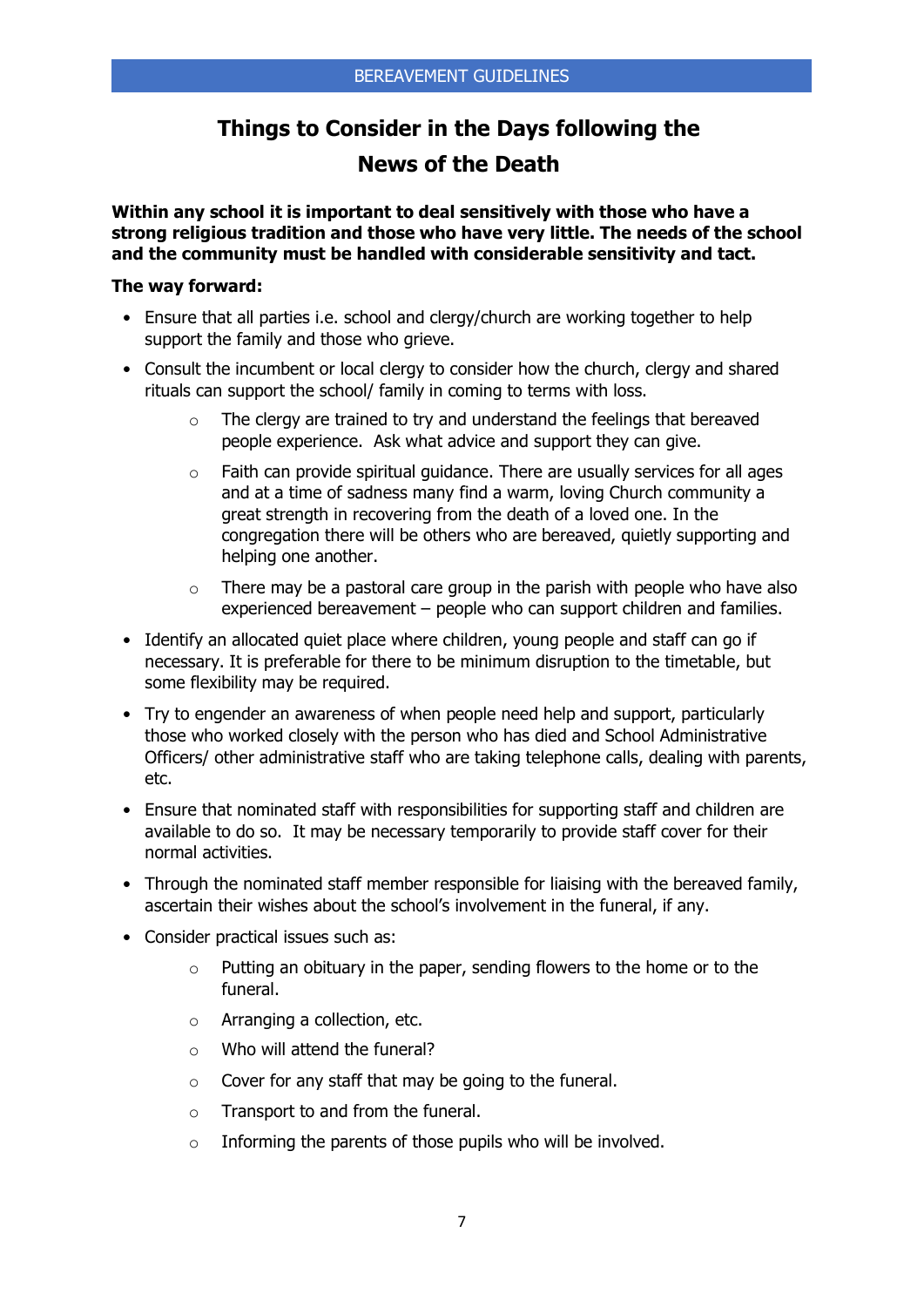# **Outline Procedures**

**1. Contact with the deceased's family should be established by the Headteacher and their wishes respected in communicating with others. Factual information is essential to avoid rumour and confusion, whilst being sensitive to cultural and religious considerations.** 

**2. Staff should be informed before pupils and be prepared (through prior training) to share information in age-appropriate ways, as agreed for each individual circumstance. ( See 'Breaking the News' below)**

**3. Pupils who are affected should be informed, preferably in small groups, by someone known to them. (See 'Breaking the news' below)**

**4. A letter to all school families affected should be composed at the earliest opportunity and a decision made as to how it should be distributed and to whom. (See Appendix 2 for templates below)**

**5. The school should be aware that the school timetable may need a degree of flexibility to accommodate the needs and wellbeing of children affected by the situation. However, minimal disruption to the timetable also offers a sense of security and familiarity.**

**6. Staff affected by the death will be offered ongoing support as appropriate.** 

**7. In consultation with the bereaved family, arrangements for funeral attendance may be clarified, with attention paid to the needs of those remaining in school.**

**8. Where necessary a press statement should be prepared by the Headteacher.**

**9. School should be aware that the impact of bereavement follows a child throughout their school life, so information should be recorded and shared with relevant people, particularly at transition points.**

**The following procedures take into account differing situations which may occur and each school may wish to tailor them to their needs.**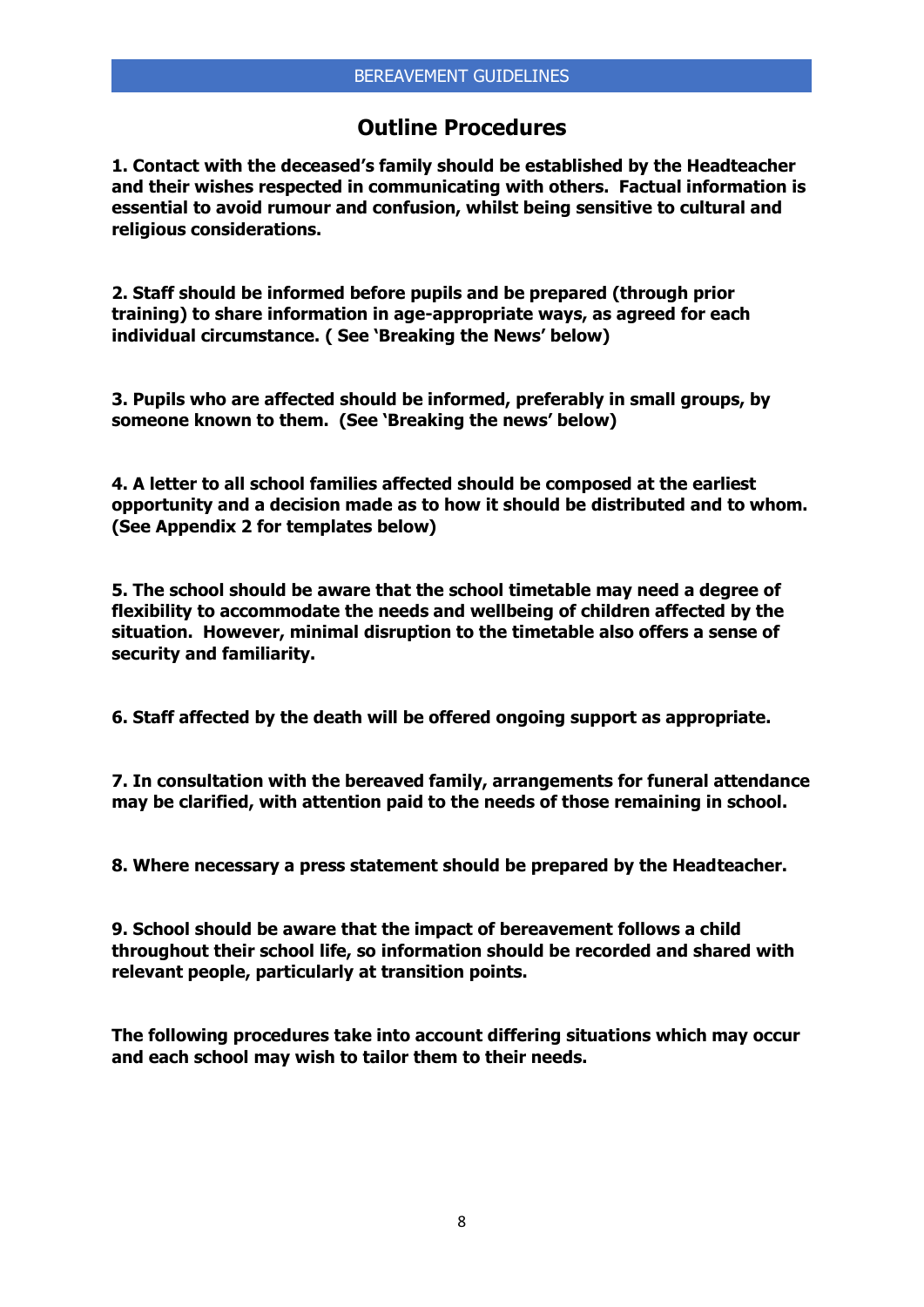# **Guidelines for Breaking the News about a Death to Staff and Governors**

# **Use the suggested pathways in the diagrams below.**

- Arrange a staff meeting, which should take place as soon as possible.
- Discuss this with the clergy and invite them to be present when the news is broken.
- Choose a prayer to say together (see Appendix 4 for useful resources below).
- Impart factual information. Never make assumptions or repeat what has been said by rumour.
- Give news sensitively and empathetically, being aware that people may react in different ways.
- Be aware of the relationships staff may have had with the person who has died.
- Ensure that there is someone responsible for telling people who are unable to attend the staff meeting such as part-time staff, peripatetic staff and lunch time supervisors. Consider the best way of imparting the information to those absent, for example by making a home visit, by telephone, text or email, etc.
- Identify individual members of staff who feel able to:
	- o support other members of staff;
	- o support groups of pupils.
- The most appropriate person to support the pupils should be well known to them and trusted.
- Identify an appropriate member of staff who will take phone calls and/or direct them as appropriate. Try to establish a "protected" telephone line to ensure free flow of accurate information.
- Identify a member of staff who will provide a letter for parents (see Appendix 2 for examples of letter templates below) which should be sent the same day.
- Arrange a staff meeting at the end of the day to ensure staff are coping with the situation.
- Identify any unresolved problems or ongoing issues.
- Ensure that those staff who live alone have contact numbers of friends in case of need.
- Identify and signpost sources of advice and support to access for help in coming to terms with the bereavement.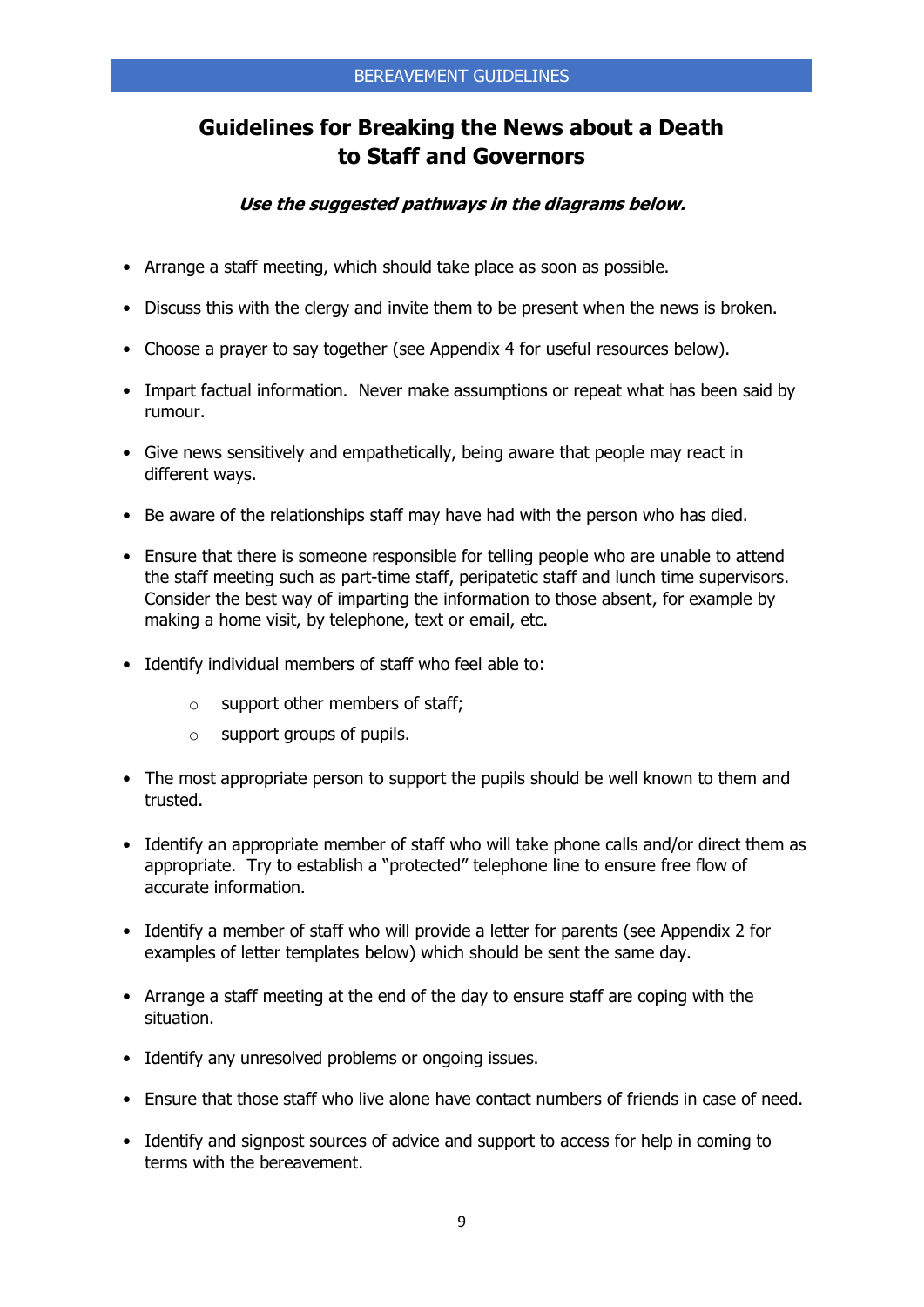# **Guidelines for Breaking News of the Death to the Pupils**

## **Use the suggested pathways in the diagrams below.**

- Inform the pupils as soon as possible about the death.
- Discuss this with the clergy and invite them to be present when the news is broken.
- Where possible, the pupils should be informed in small groups i.e. class or tutor groups.
- Identify those pupils who had a long term and/or close relationship with the person who has died, so they can be told separately.
- If appropriate, a special assembly could be held at a later time in the day or the following day to remember the person who has died.
- Those pupils who have had more involvement with the person who has died should be given the opportunity to share their feelings and experiences either within the group or in a one-to-one situation.
- Allow the pupils to verbalise their feelings.
- Allow the pupils to ask questions and answer them honestly and factually in terms that they will understand.
- Allow the pupils to discuss the situation and share their experiences of death.
- Be honest about your own feelings and talk about your relationship with the person.
- Avoid using euphemisms.
- Ensure the pupils understand that the death is nothing to do with anything they have said or done. It is in **no** way their fault.
- Reassure them that not all people who are ill or have had an accident will die and that many people get better.
- Conclude the discussion with a prayer or special poem to remember the person who has died and their family.
- Put an appropriate time limit on the discussion. It is preferable to resume normal school activities as soon as possible, thus ensuring minimal disruption within the school.
- Be available for any pupil who needs additional help and support.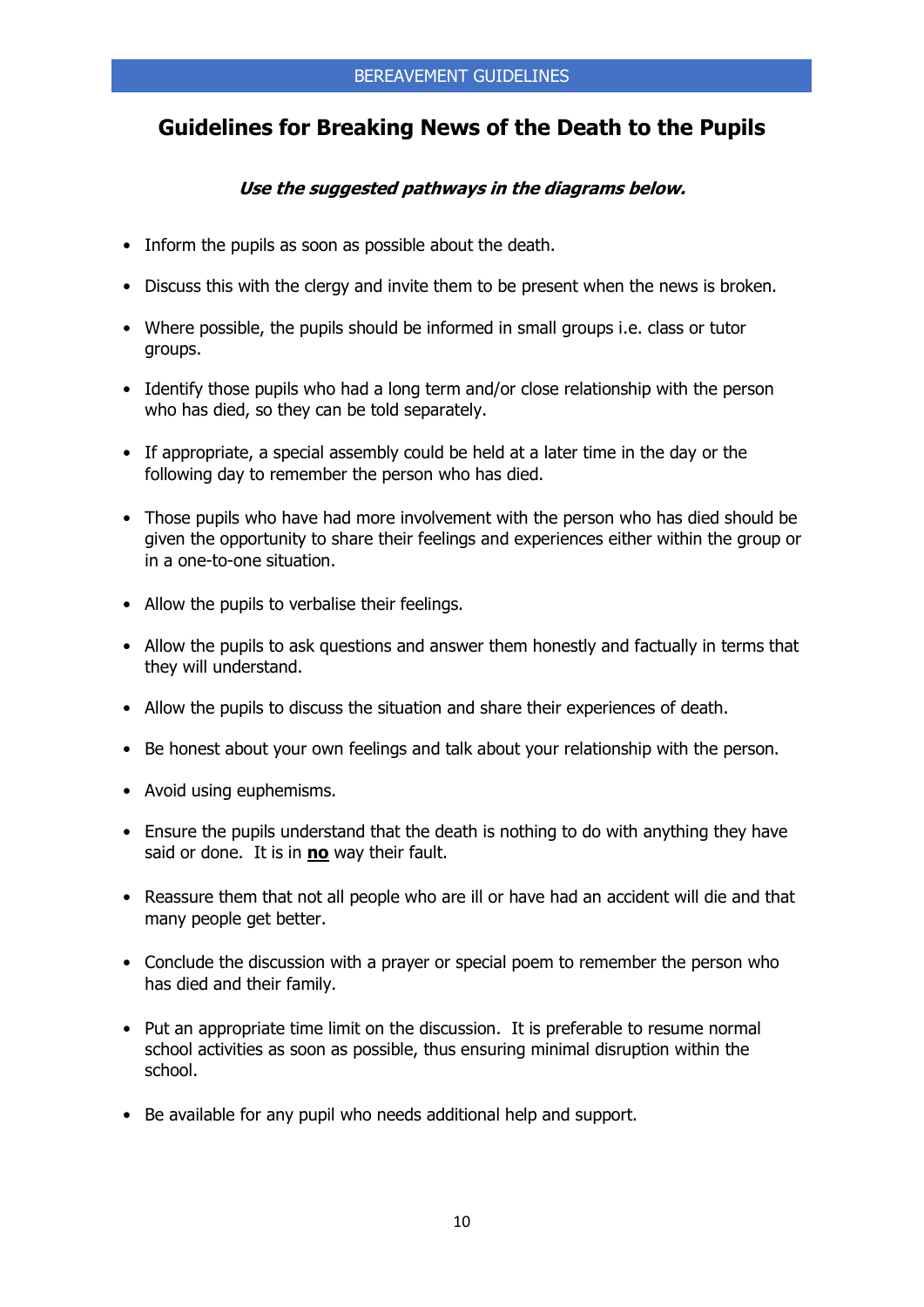# **Family Bereavement:**

When the school is informed of bereavement or loss the following actions should be considered:

- The family should be contacted and offered appropriate support. (See Appendix 4 for addresses and relevant telephone helplines).
- The family should be asked how much and what the child already knows and how they have been involved.
- It should be explained to the family how the school can be involved to support the child and family.
- The importance of working together and liaison will be explained both parties assessing any changes in behaviour. (Eating and sleeping patterns may change or behaviour in school may deteriorate or the child becomes withdrawn.)
- Involve outside agencies as appropriate e.g. the school nurse, Educational Psychology Service, Nicky's Way.
- For a member of staff experiencing close family bereavement, absence will be arranged for attendance at a funeral and appropriate time off in line with the Absence Management Policy. Additional time may be given through sick leave as appropriate.

# **How to support in a specific situation**

#### **Death of a child or member of staff**:

When the school is informed of the death of a child or member of staff, the following action should be considered;

- Discussion should take place with the family and their wishes taken into account before decisions are taken on how and what to tell the children in school.
- Telling the community: The guideline diagrams below show how to inform all relevant stakeholders.
- Counselling should be available if necessary, e.g. in cases of sudden or violent death (outside agencies should be involved with this e.g. Educational Psychology Service).
- Staff may be released to attend a funeral or memorial service should it be appropriate and they wish to do so. At all times such decisions are the remit of the headteacher.
- Staff and children should be supported throughout the grieving period; anyone displaying signs of stress should be offered appropriate support. Pupils and staff may express a wish to attend, or take part in the service, but they should only do so with the prior agreement of the deceased's family, relatives or next of kin, as well as the agreement of their own parents/carers.
- The class most affected might like to write down their thoughts and feelings; these could then be given to the bereaved family to assist in the planning of the service.
- After the service, staff and pupils should be encouraged to meet and express their thoughts and feelings as such services are important in the grieving process. It is advised that adults attending the service do not immediately return to school as the impact of returning to a busy workplace can be overwhelming.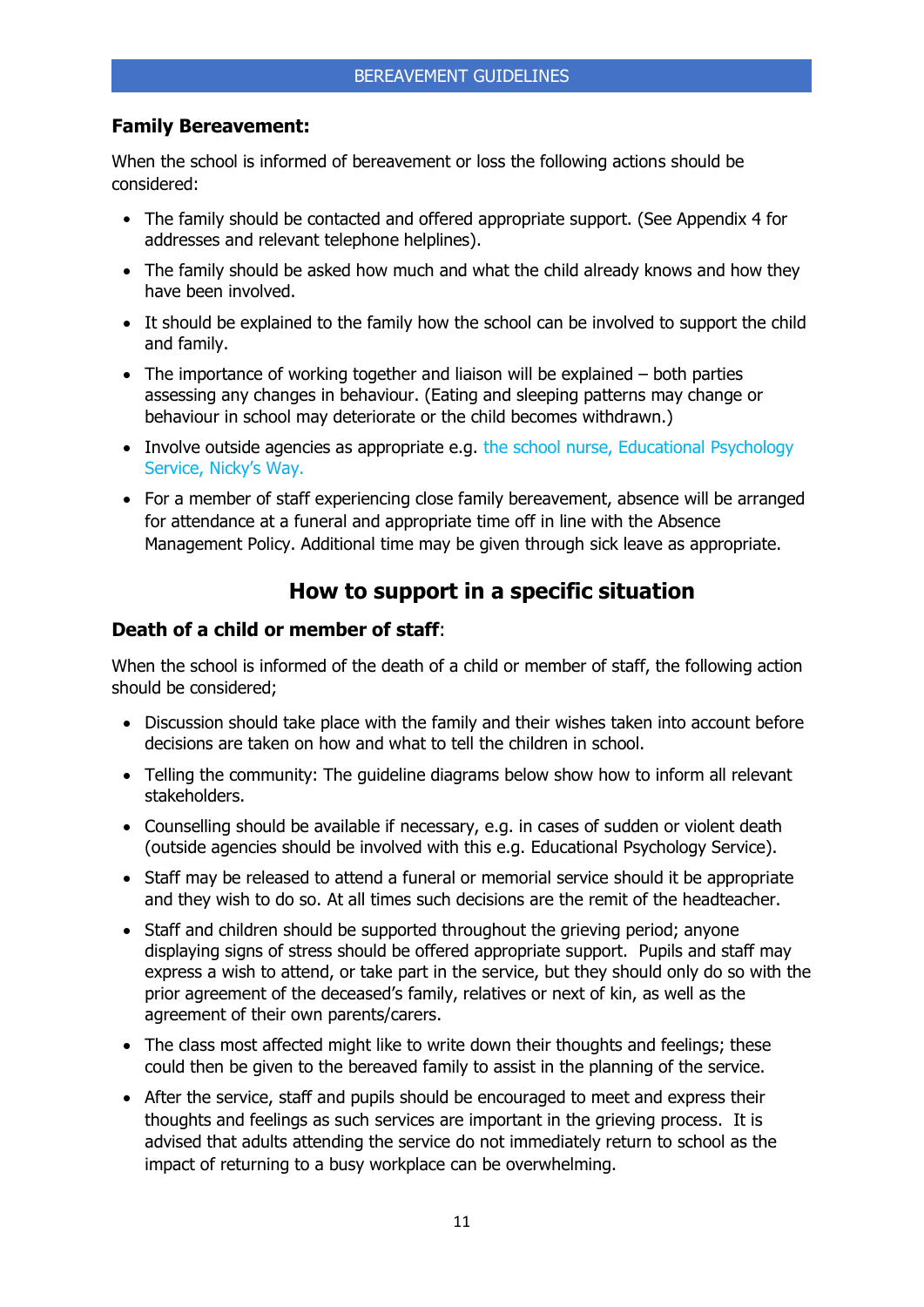# **Terminally Ill Pupils/Staff**:

- In the event of a child or member of staff becoming terminally ill, their wishes and those of their parents/guardians/next-of-kin should always be respected.
- Should the child wish to attend school, the class teacher may need to inform the class of the child's condition.
- Occasionally, the child may wish to talk to their fellow classmates about their predicament themselves. Honesty about death and dying may be the best line of approach. Sometimes there is just no other way.

# **Return to School**:

- For the bereaved child or member of staff, returning to school may be traumatic.
- Where there has been a close family bereavement, in most cases everyone (teaching, support staff, volunteers if appropriate and pupils) should be made aware of the situation before the pupil returns (providing the parents/guardians of the bereaved pupil agree).
- Staff should show appropriate compassion and allow expression to those suffering grief.
- Teachers should try to foster an environment that is compassionate yet disciplined.
- Family life at this traumatic time, can be particularly distressing, routines upset, relationships strained, the future uncertain. For this reason, school routines should be kept as normal as possible in order to provide a respite.
- Staff should be aware of anniversaries as this can spark a revival of feelings of bereavement.
- Staff might keep an eye on those particularly affected by the death of a close associate.

# **Talking to the Bereaved Pupil**:

- Try to be available to listen and support if possible, arrange a one-to-one session with the nurture/wellbeing lead (or Family Support Worker if the school has one) or appropriate adult, as soon as possible after the pupil returns to school.
- Be calm and show them that you are listening and understanding by occasionally repeating what they have said and by acknowledging their emotions.
- If people feel like crying they should cry crying is not a sign of weakness, but often a sign of deep feeling.
- Beware of using platitudes e.g. "I know how you feel", (people may feel offended that you presume to know how they feel).

#### **Do**

- Let the child know that you genuinely care.
- Make time to be available and listen.
- Accept all that the child is saying.
- Allow them to express their feelings their way.
- Let them know their feelings are normal.
- Let them know that it is OK to cry.
- Talk honestly and share your feelings.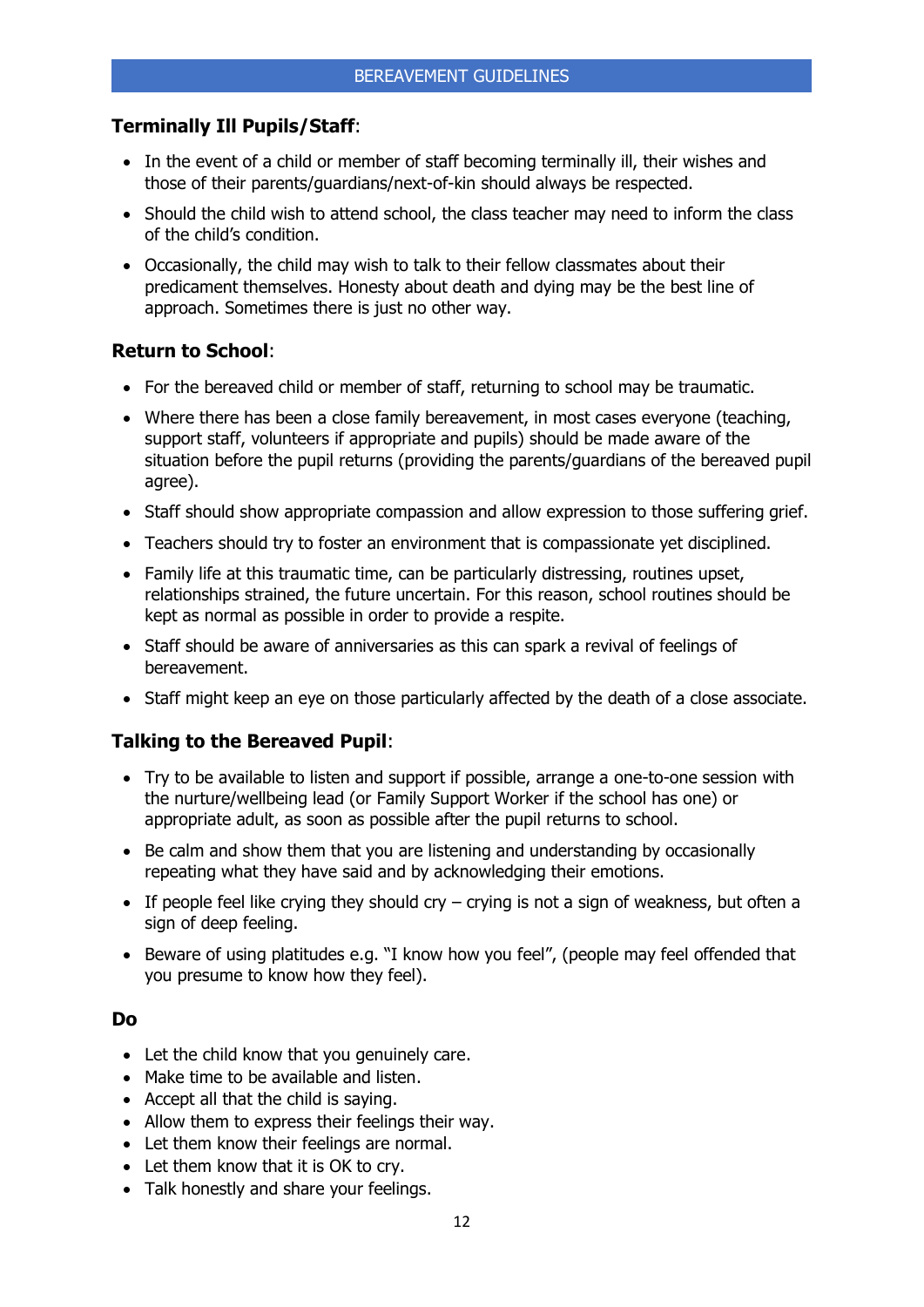- Be honest.
- Make eye contact.
- Have appropriate physical contact.
- Let them know that it is not their fault.
- Be aware of the home situation.

#### **Don't**

- Stop the child talking.
- Tell them how they should or should not feel.
- Avoid contact.
- Change the subject.
- Deny your pain and feelings.
- Point out things for which they should be grateful.
- Be frightened of sharing your own feelings.

## **General Advice**

- Have age appropriate books about death in all classes as a matter of course, not just after a death and during bereavement, so that pupils begin to know and understand the vocabulary of death, e.g. 'Badger's Parting Gifts'. (Include the reading of an age appropriate book about death into the start of year schedule so this resource is familiar to the children.) These help pupils articulate their fears and distress when the time comes.
- Learning about dying and death should be an ordinary part of the curriculum (Religious Education, particularly at Easter).
- Having in the classroom pots of plants that live and die is a way of beginning to talk about the life cycle.
- Schools may need information and advice on the various death traditions and customs of faiths other than Christian. Inadvertent insensitivity or ignorance can cause great offence and add to a family's grief. It is to be hoped that in schools where there are significant populations of children with a variety of faiths leaders will be versed in religious customs and cultures.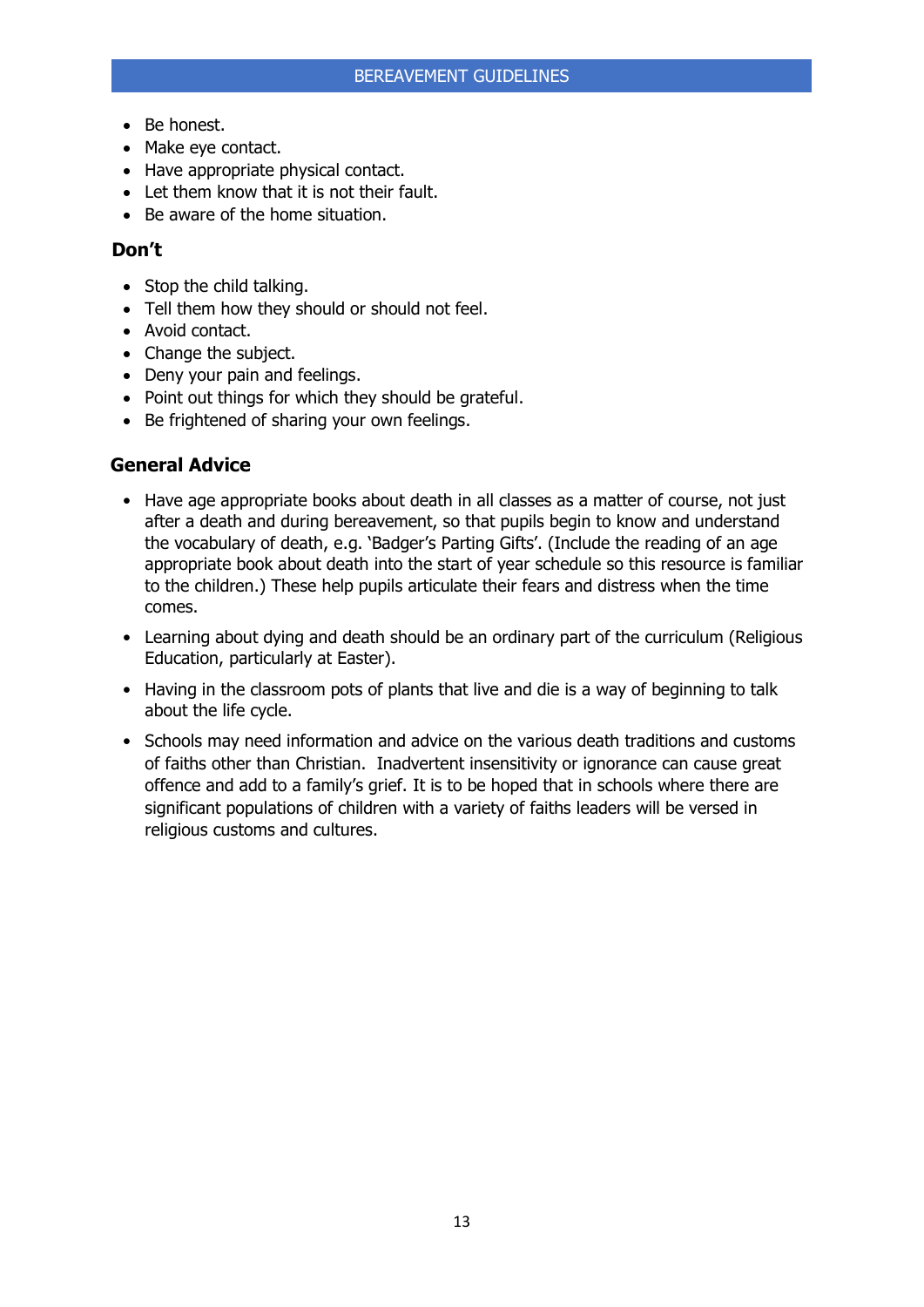#### BEREAVEMENT GUIDELINES

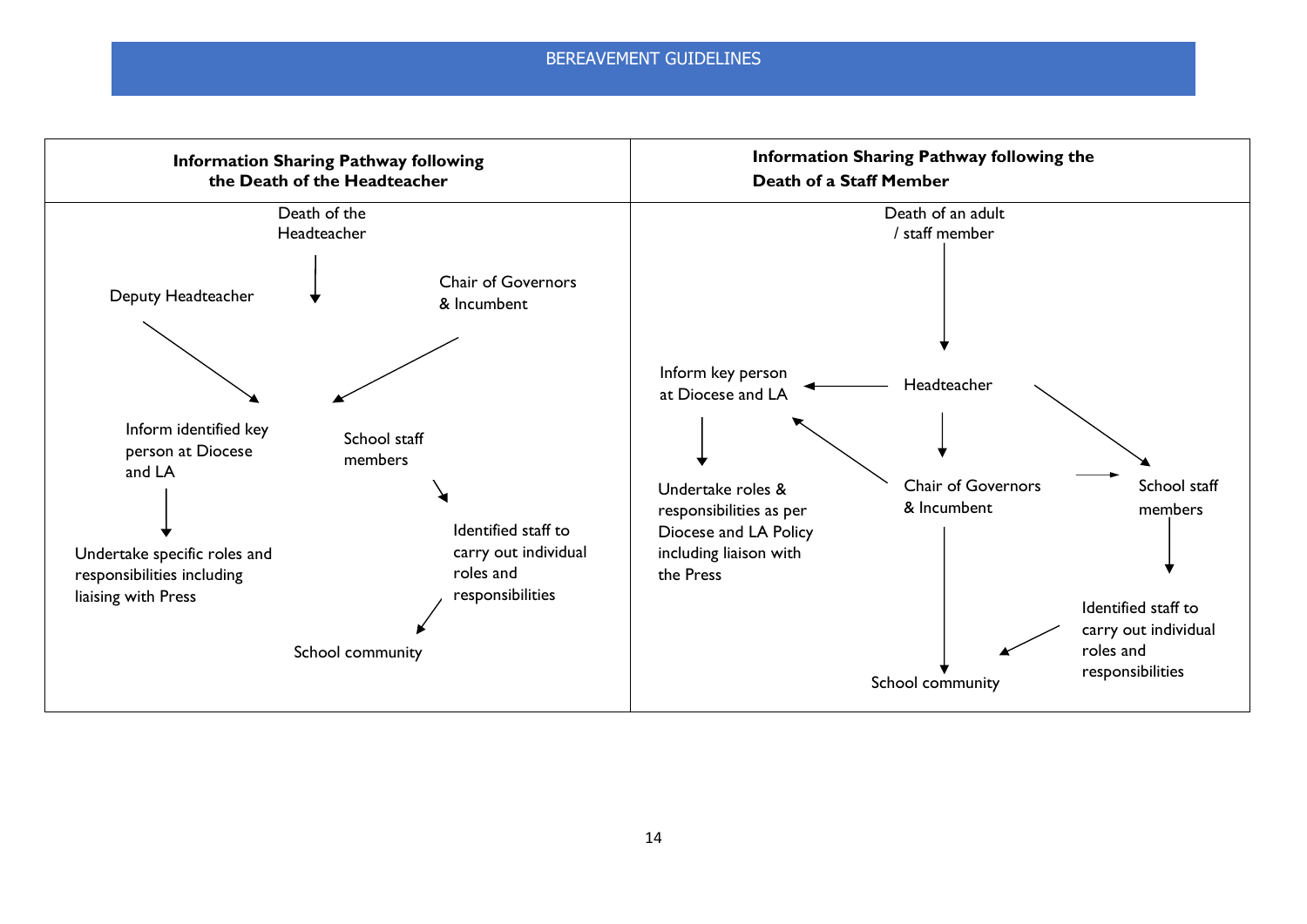#### BEREAVEMENT GUIDELINES

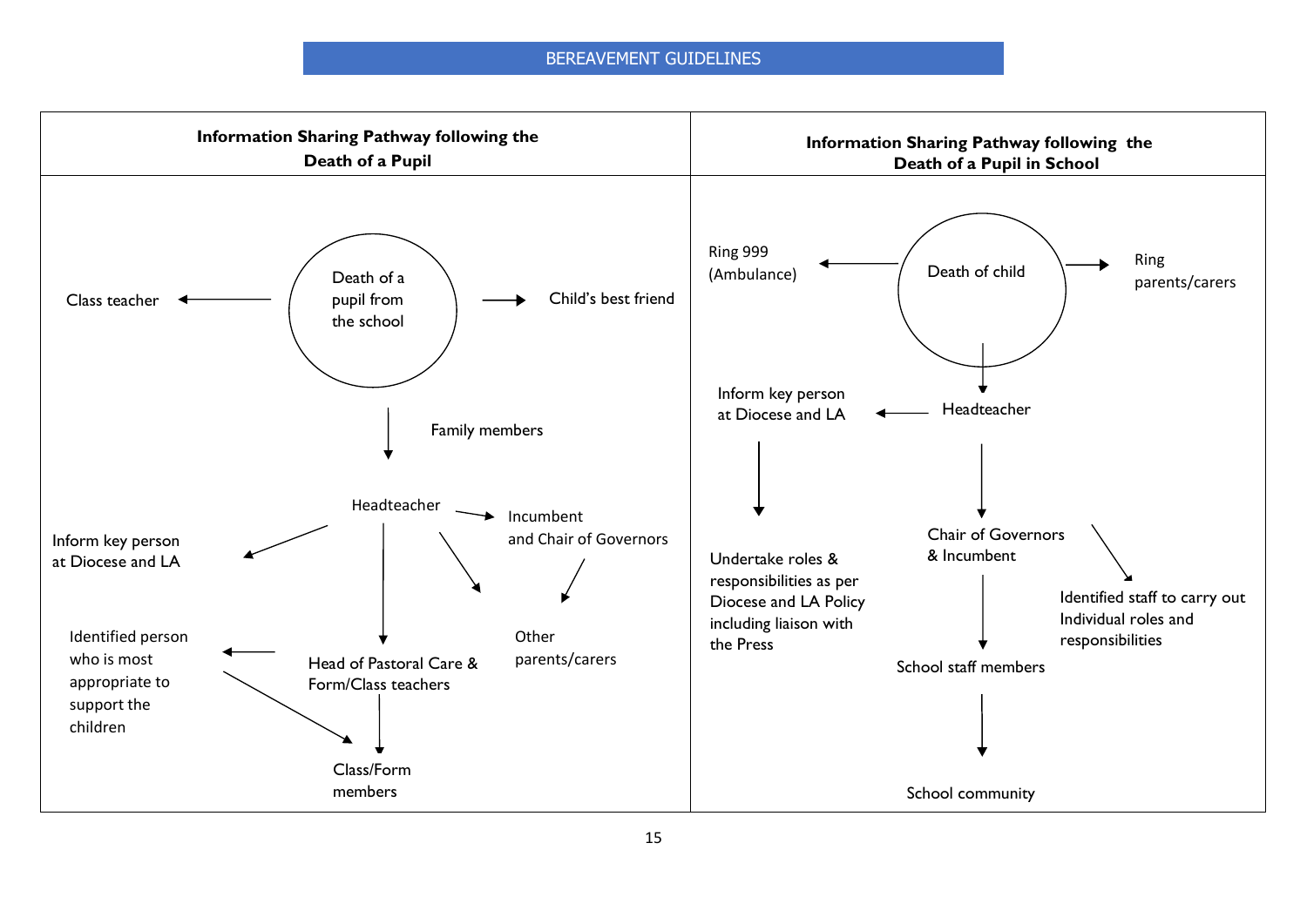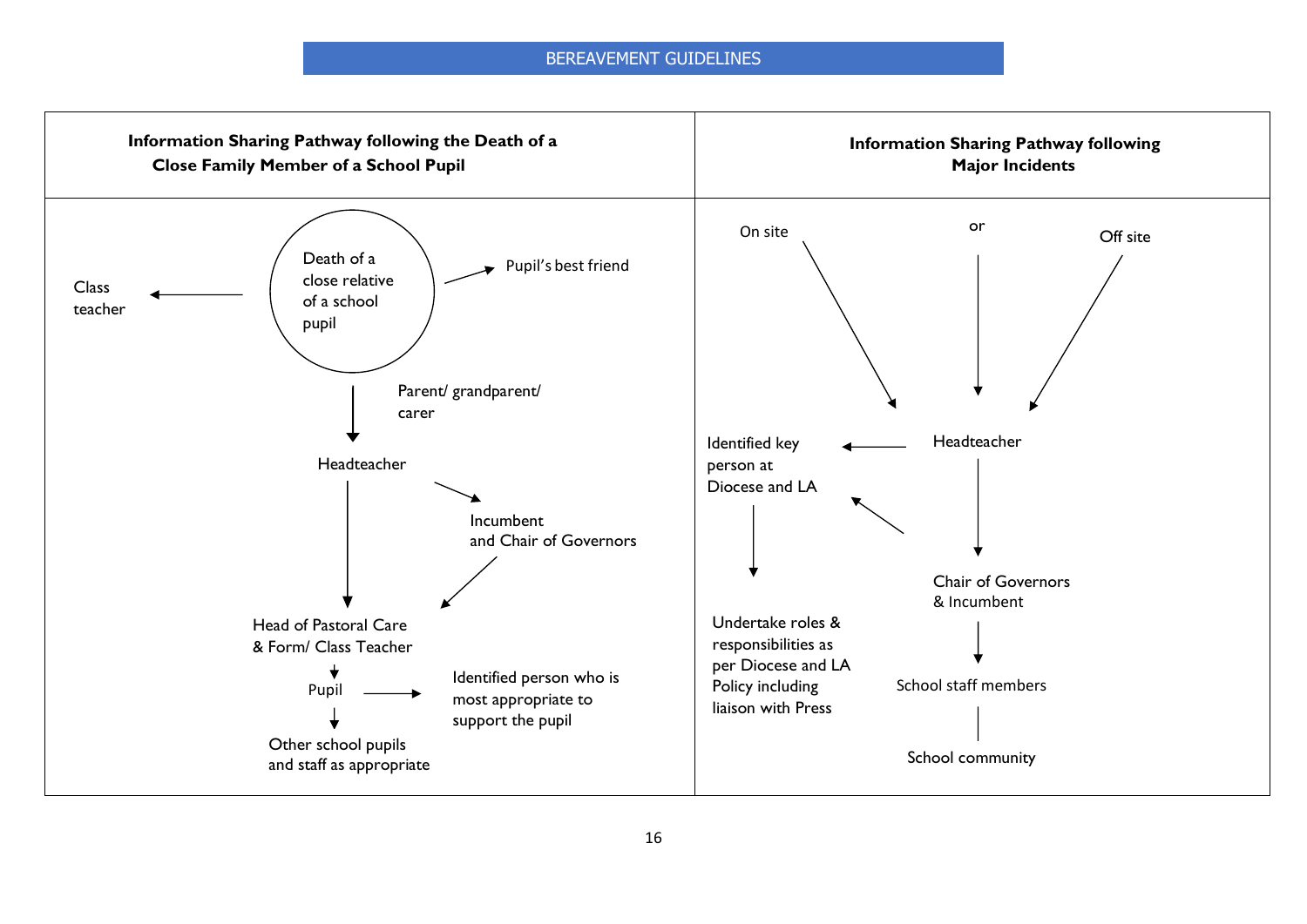## **Ways of Remembering**

- **Art work.**
- **Draw pictures of the loved one.**
- **Write a letter to the person who has died, (What I would say to. . . ).**
- **Write a poem for the person who has died.**
- **Make a Memory Box (possibly using Winston's resources).**
- **Write memories of the person who has died.**
- **Create memories to send to the bereaved pupil / family, i.e. for a pupil whose father has died, the father might have been a keen cricketer and the other children could write messages on cricket balls for that pupil.**
- **Have a place where people can respond both as individuals and collectively, e.g. a Book of Remembrance or a space in the school where people can come and light a candle.**
- **Name a Cup after the person who has died and present it to the winners of a termly / annual competition of the person's favourite game.**
- **Hold a 'Bank Holiday' to mark the birthday of the person who has died. On that day in school, instead of the normal school timetable, do the things that the person who has died particularly liked to do.**
- **Have fundraising efforts / a collection in memory of the person who has died, e.g. for the hospital that cared for the person who has died / the charity that gave so much to the person who has died.**
- **Write prayers.**
- **Use Circle Time to say or read prayers.**
- **Hold a Celebration / Service of Remembrance of the life of the person who has died. This can include the pupils and staff being part of the readings, sharing their prayers and memories and choosing the favourite hymns of the person who has died.**
- **Produce a Memory Booklet to support the Celebration Service / Service of Remembrance. The booklet could be written in the favourite colours of the person who has died.**
- **Frame some of the school's photographs of the life of the person who has died and displaying them around the school.**
- **Create some form of visual memorial for the person who has died, e.g. a bench, sculpture, water fountain, pebbles of words display, etc.**
- **Plant a tree for the person who has died.**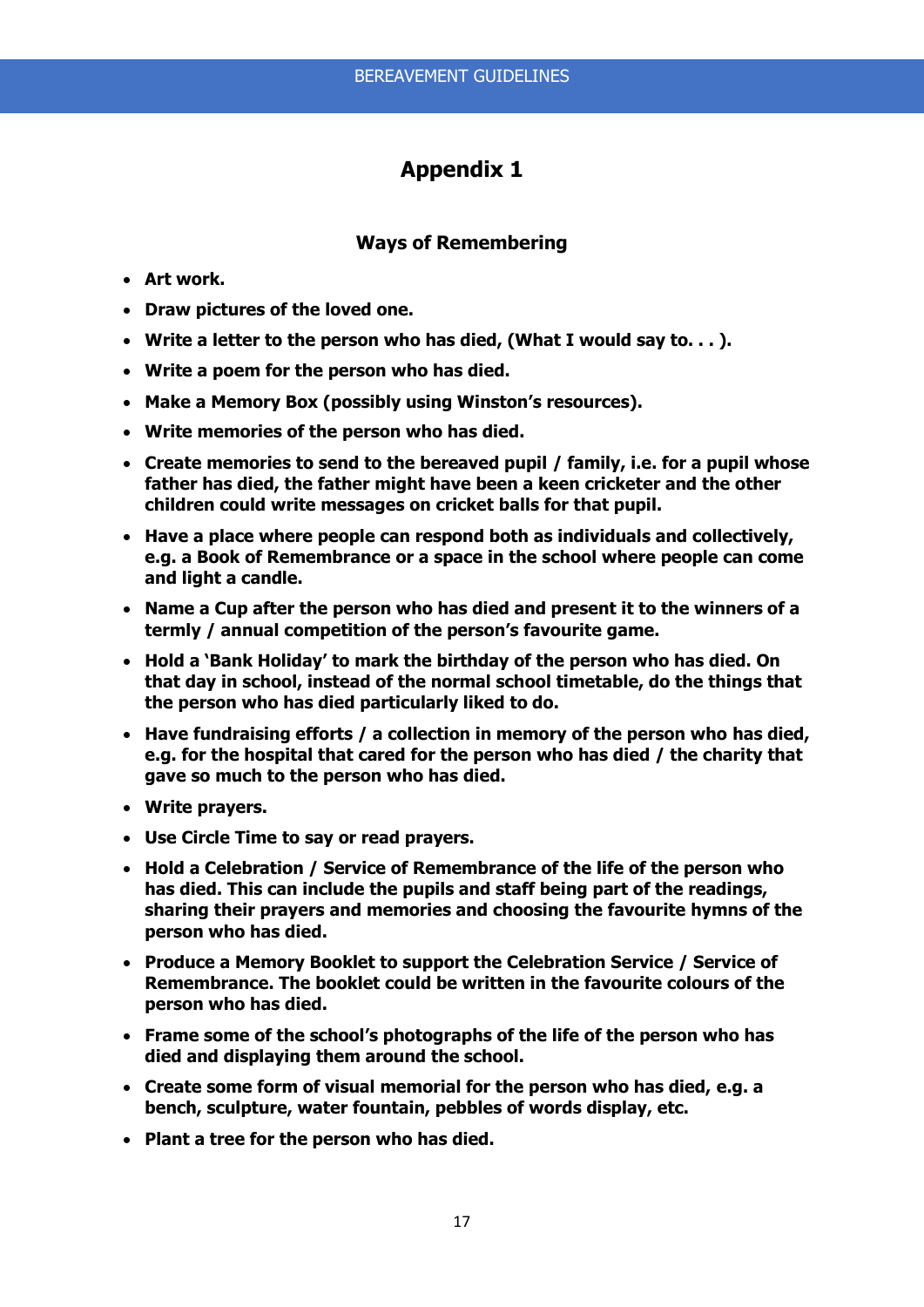## **Suggested templates for letter to parents**

Before sending a letter home to parents about the death of a pupil, permission must be gained from the child's parents.

The contents of the letter and the distribution list must be agreed by the parents and school.

# **Sample letter on death of a pupil:**

Dear Parents

Your child's class teacher/form tutor/had the sad task of informing the children of the death of <Name>, a pupil in <Year>.

<Name> died from an illness called cancer. As you may be aware, many children who have cancer get better but sadly <Name> had been ill for a long time and died peacefully at home yesterday.

He/She was a very popular member of the class and will be missed by everyone who knew him/her.

When someone dies it is normal for their friends and family to experience lots of different feelings like sadness, anger and confusion. The children have been told that their teachers are willing to try to answer their questions at school but if there is anything more that you or your child needs to know, please do not hesitate to ring the school office and we would be more than happy to help you.

We will be arranging a memorial service in the school in the next few months as a means of celebrating <Name..'s> life.

Yours sincerely <Name> Headteacher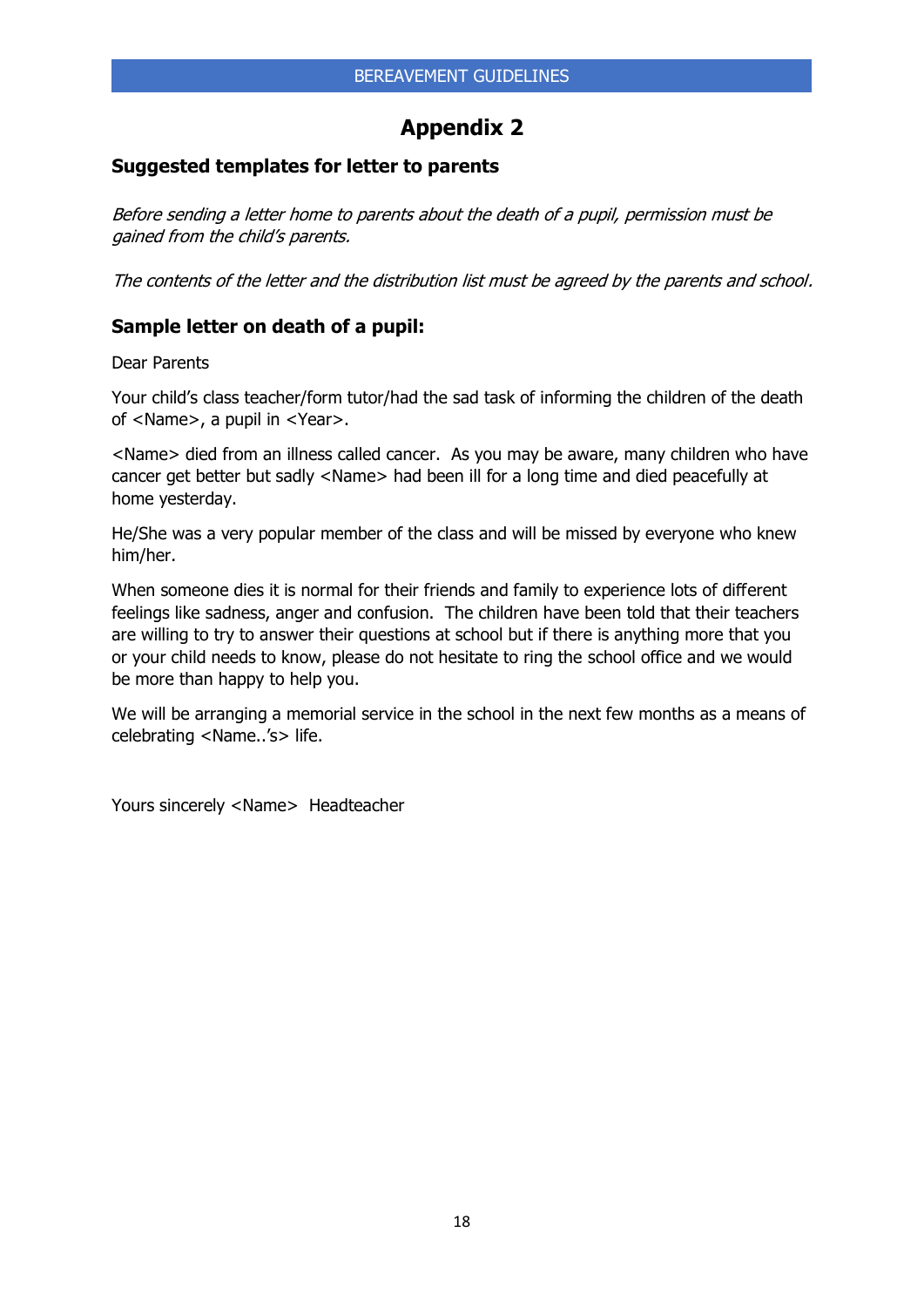# **Sample letter to bereaved parents**

#### Dear

We are so very sorry to hear of Toby's death. There are no words to express the sadness of losing a child and we can only begin to imagine the anguish you must be going through.

Clearly, as a school community, we will miss him very much and we are doing our best to offer comfort and support to his friends and classmates. He was a much loved member of our school family.

If we can do anything to help as you plan Toby's funeral service or other memorial opportunities, please let us know. In time, we will also ensure that anything of Toby's that remains in school is returned to you, including photographs we may have on the school system.

Be assured that you are in our thoughts at this very sad time and do not hesitate to contact us if we can be of support in any way.

With sympathy,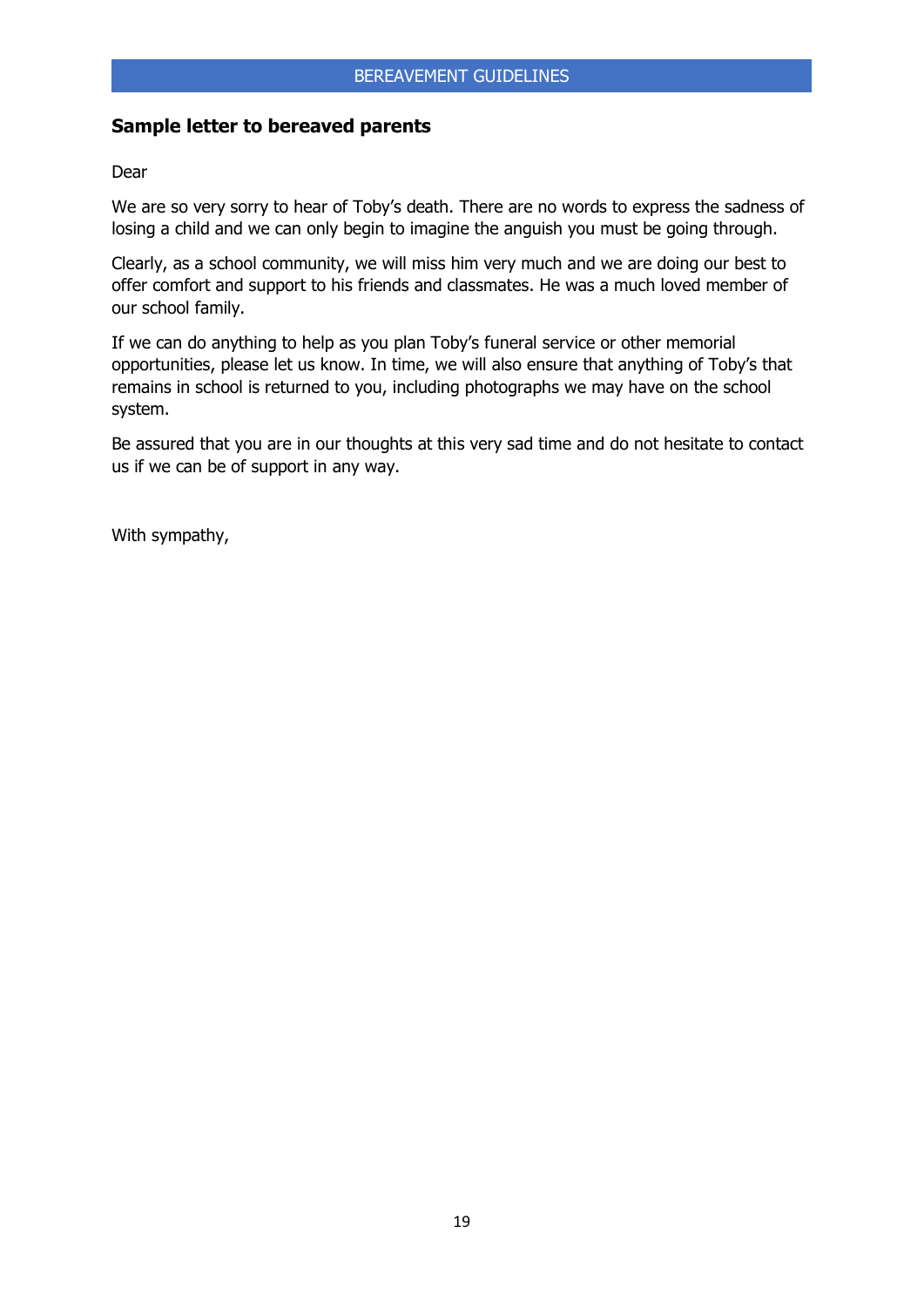# **Sample letter to parents on death of a staff member**

#### Dear parents

I am sorry to have to tell you that a much-loved member of our staff [name] has died. The children were told today and many will have been quite distressed at the news.

No-one wants to see children sad, but we are very aware that factual information and emotional support are the best means of helping children deal with bereavement.

I am sure there will be many parents who are also saddened by the news. Children respond in different ways so may dip in and out of sadness, and questions, whilst alternately playing or participating in their usual activities. This is normal and healthy.

You may find your child has questions to ask which we will answer in an age appropriate way in school, but if you feel you would like more support and advice yourself, please do not hesitate to contact the school office. You may also find some very useful advice and resources online at [www.childbereavement.org.uk](http://www.childbereavement.org.uk/)

We will share details of the funeral as soon as they are known. (Children who wish to attend will be welcome to do so, though it will not be compulsory.) Staff from the school will be attending to pay their respects to a much loved colleague. I am sorry to be the bearer of sad news, but I appreciate an occurrence like this impacts the whole school community.

I am so grateful for the thriving partnership we have with parents and trust that we, together, will be able to guide and support the children through what may be, for many, a new experience in their lives.

Yours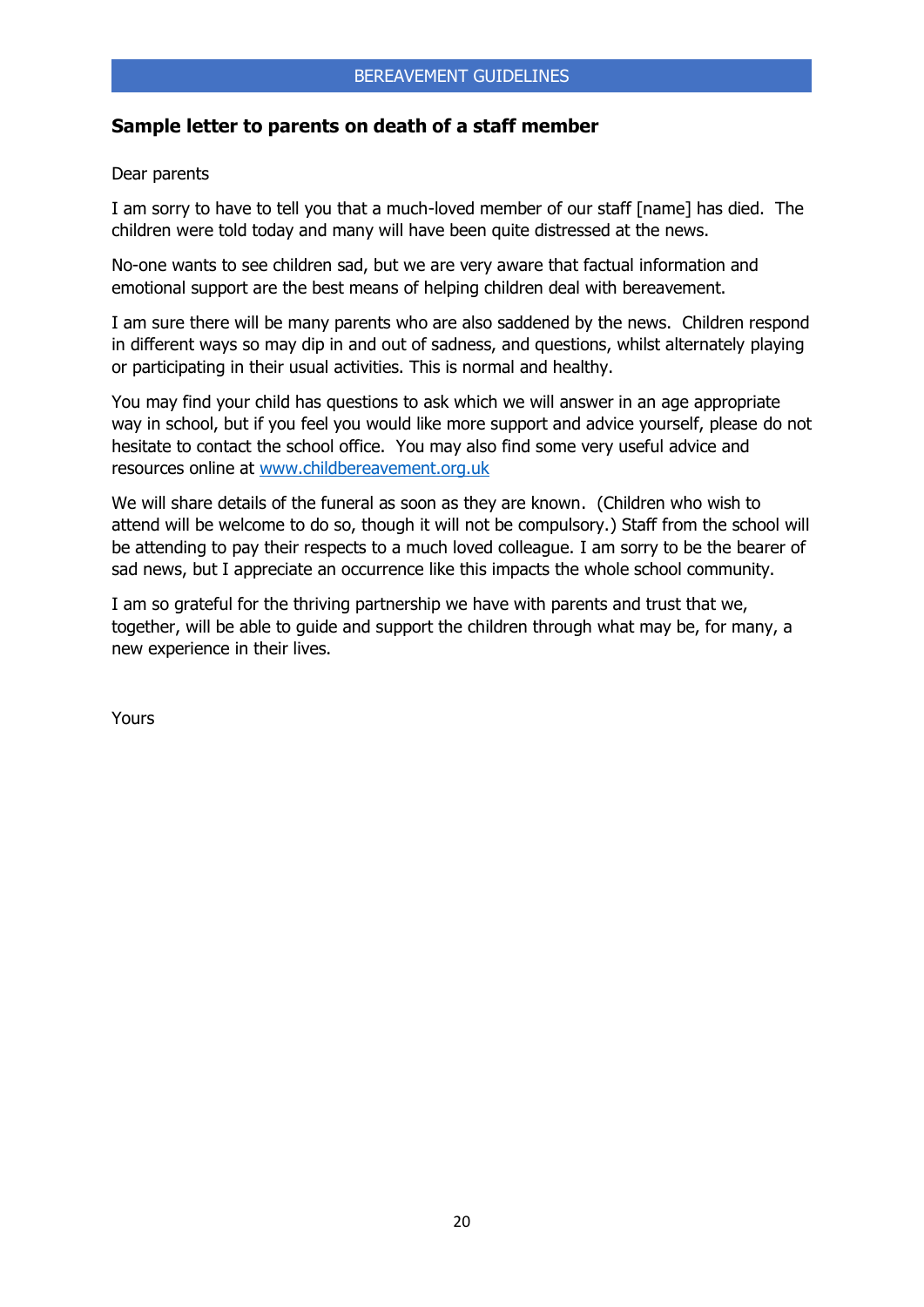# **Developmental Cognitive Stages of Mourning**

# **Infancy (to Age 2)**

Children do not have the cognitive capacity to make sense of loss.

# **Preschool (Age 2-4)**

Loss is seen to be temporary and reversible.

**Egocentric.** Believe world centres around them. Lack cognitive understanding of death and related concepts. Limited language skills.

**Concept of Death.** Death seen as reversible, as abandonment, not permanent. Common statements: 'Did you know my mum died? When will she be home?'

**Grief Response.** Intensive response but brief. Very present orientated. Most aware of changes in pattern of care. Asking questions repeatedly.

**Signs of Distress.** Regression: changes in eating and sleeping patterns, bed wetting, general irritability and confusion.

**Possible Interventions.** Short, honest answers, frequent repetition, lots of reassurance and nurturing. Consistent routine. Play is an outlet for grief.

# **Early Childhood (Age 4-7)**

Loss is seen to be temporary and reversible. Children sometimes attribute non-casual events to loss.

**Gaining a Sense of Autonomy.** Exploring the world outside of self. Gaining language. Fantasy wishing and thinking. Initiative phase seeing self as the initiator. Concerns of guilt.

**Concept of Death.** Death seen as reversible. Personification of death. Feeling of responsibility because of wishes and thoughts. Common statements: "It's my fault. I was mad and wished she'd die."

**Grief Response.** More verbalisation. Great concern with process. How? Why? Repetitive questioning. May act as though nothing has happened. General distress and confusion.

**Signs of Distress.** Regression: nightmares, sleeping and eating disturbed. Possible violent play. Attempts to take on role of person who died.

**Positive Interventions.** Symbolic play using drawings and stories. Allow and encourage expression of energy and feeling through physical outlets. Talk about it.

#### **Middle Years (Age 7-11)**

Beginning to see loss as final and universal.

**Concrete Thinking.** Self-confidence develops. Beginning of socialisation. Development of cognitive ability. Beginning of logical thinking.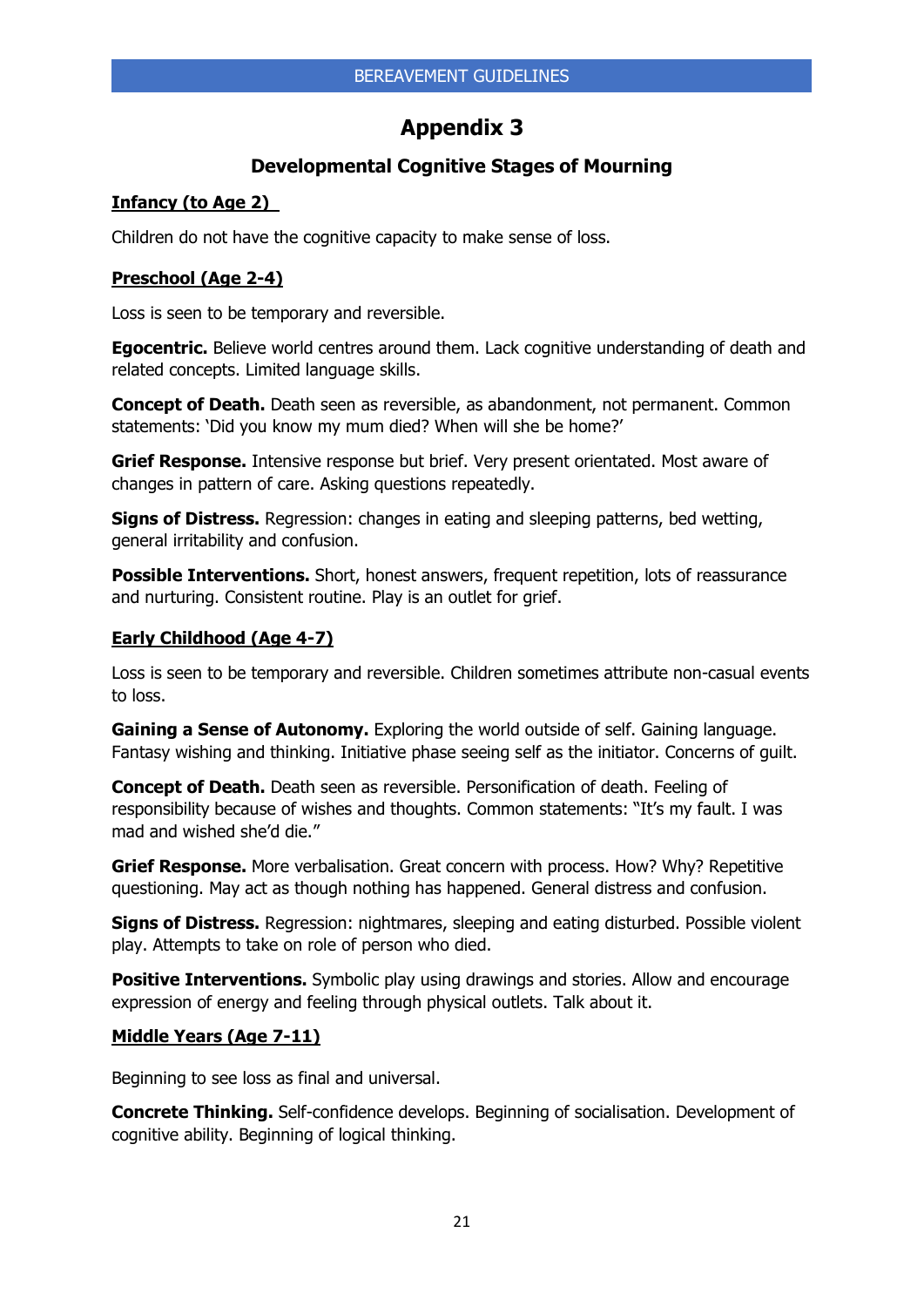**Concept of Death.** Death seen as punishment. Fear of bodily harm and mutilation. This is a difficult transition period, still wanting to see death as reversible but beginning to see it as final.

**Grief Response.** Specific questions. Desire for complete detail. Concerned with how others are responding. What is the right way to respond? Starting to have ability to mourn and understand mourning.

**Signs of Distress.** Regression: school problems, withdrawal from friends. Acting out. Sleeping and eating disturbed. Overwhelming concern with body. Death thoughts (desire to join one who died). Role confusion.

**Possible Interventions.** Answer questions. Encourage expression of range of feelings. Explain options and allow for choices. Be available but allow alone time. Allow for physical outlets. Listen and allow for talk about death.

#### **Preadolescent (Age 11-13)**

Attempting to understand the biological and emotional processes with loss and death.

Formal operational problem solving. Abstract thinking. Integration of one's own personality.

**Concept of Death.** A more 'adult' approach. Ability to abstract. Beginning to conceptualise death. Work at making sense of teachings.

**Grief Response.** Extreme sadness. Denial. Regression. More often willing to talk to people outside of family and peer support. Risk taking. Traditional mourning.

**Signs of Distress.** Depression. Anger often towards parents. Suicidal thoughts. Noncompliance. Rejection of former teaching. Role confusion. Acting out.

**Possible Interventions.** Encourage verbalisation. Allow for choices. Encourage selfmotivation. Listen. Be available. Do not attempt to take grief away.

**Adolescent (Age 13-15).** Attempting to integrate loss into emotional life and philosophical frameworks.

As above.

**Adolescent (Age 15-18).** Increasing independence in transition to adulthood may distance adolescents from their family support network.

As above.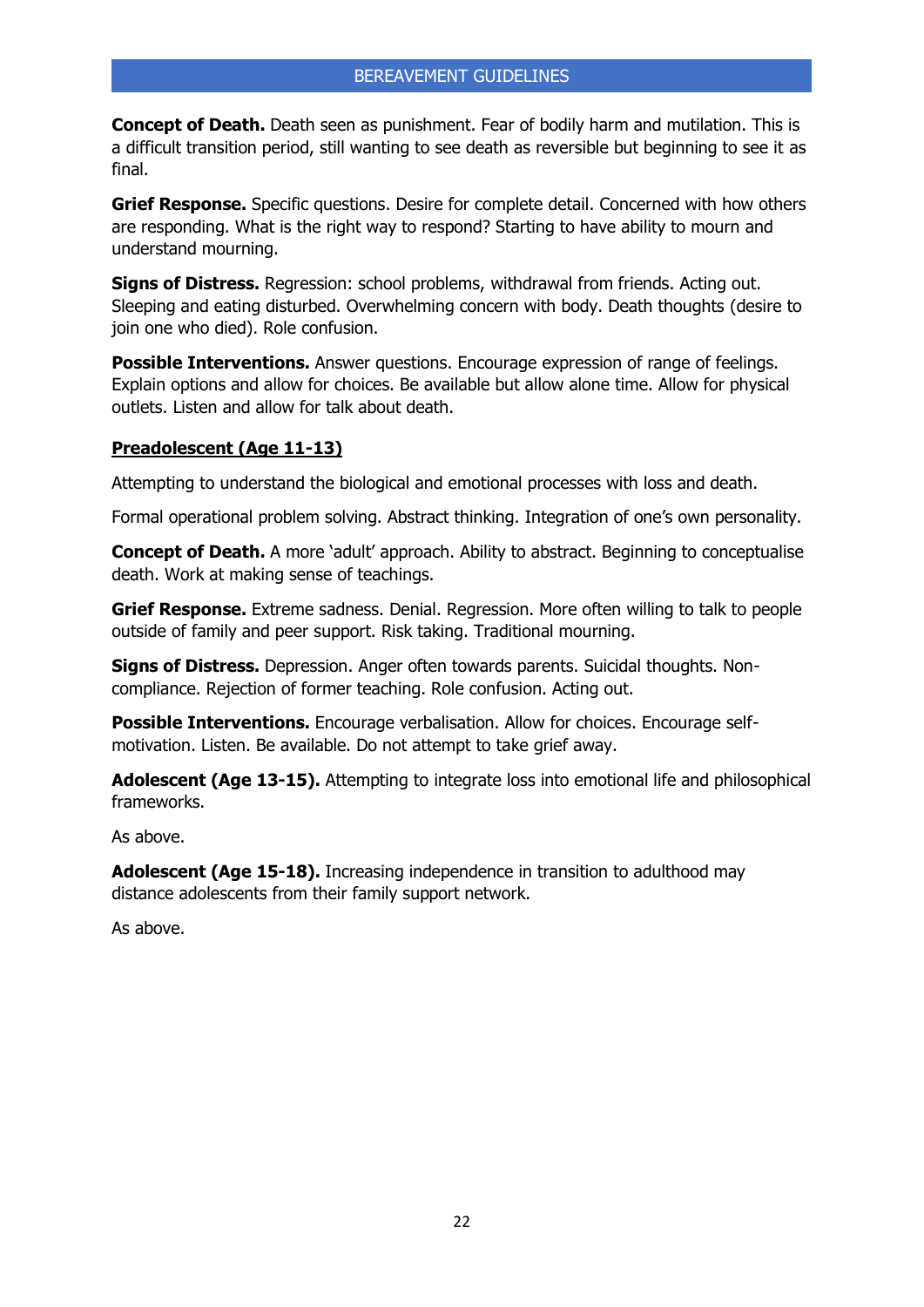**Useful Websites** for dealing with loss and bereavement in the school community:

[www.winstonswish.org.uk](http://www.winstonswish.org.uk/)

[childbereavementuk.org/](https://childbereavementuk.org/)

[www.mind.org.uk/](https://www.mind.org.uk/)

#### **Useful telephone numbers and addresses**:

Winston's Wish Family Line - 08088 020 021 – national helpline offering guidance, information and support to anyone caring for a bereaved child, including professionals and family members

Also offer support for schools: [https://www.winstonswish.org/supporting-you/support-for](https://www.winstonswish.org/supporting-you/support-for-schools/)[schools/](https://www.winstonswish.org/supporting-you/support-for-schools/)

Childhood Bereavement UK - 0800 02 888 40 – national helpline providing confidential support, information and guidance to families and professionals throughout the UK

Child Bereavement Network - 020 7843 6309 – a network of child bereavement services

CRUSE Bereavement Care - 0808 808 1677 / [www.cruse.org.uk/](https://www.cruse.org.uk/)

#### **Local Support**

In the diocese of St Edmundsbury and Ipswich – Office for support and bereavement box – 01473 298570

Nicky's Way (Western part of Suffolk) - 01284 766133

#### **Books dealing with death and loss**

**The diocese has a bereavement box containing approximately 20 books all available to you to borrow any time (see Appendix 5 below).** 

#### **Other titles to consider buying:**

Where Are You? A Child's Book About Loss by Laura Olivieri

Beyond the Rough Rock - Supporting a Child who has been Bereaved through Suicide - Julie Stokes, Diana Crossley

Beyond the Rough Rock: Supporting a Child Who Has Been Bereaved Through Suicide Paperback by Di Stubbs and Julie Stokes

I Miss You: A First Look at Death by Pat Thomas

The Memory Box: A Book About Grief by Joanna Rowland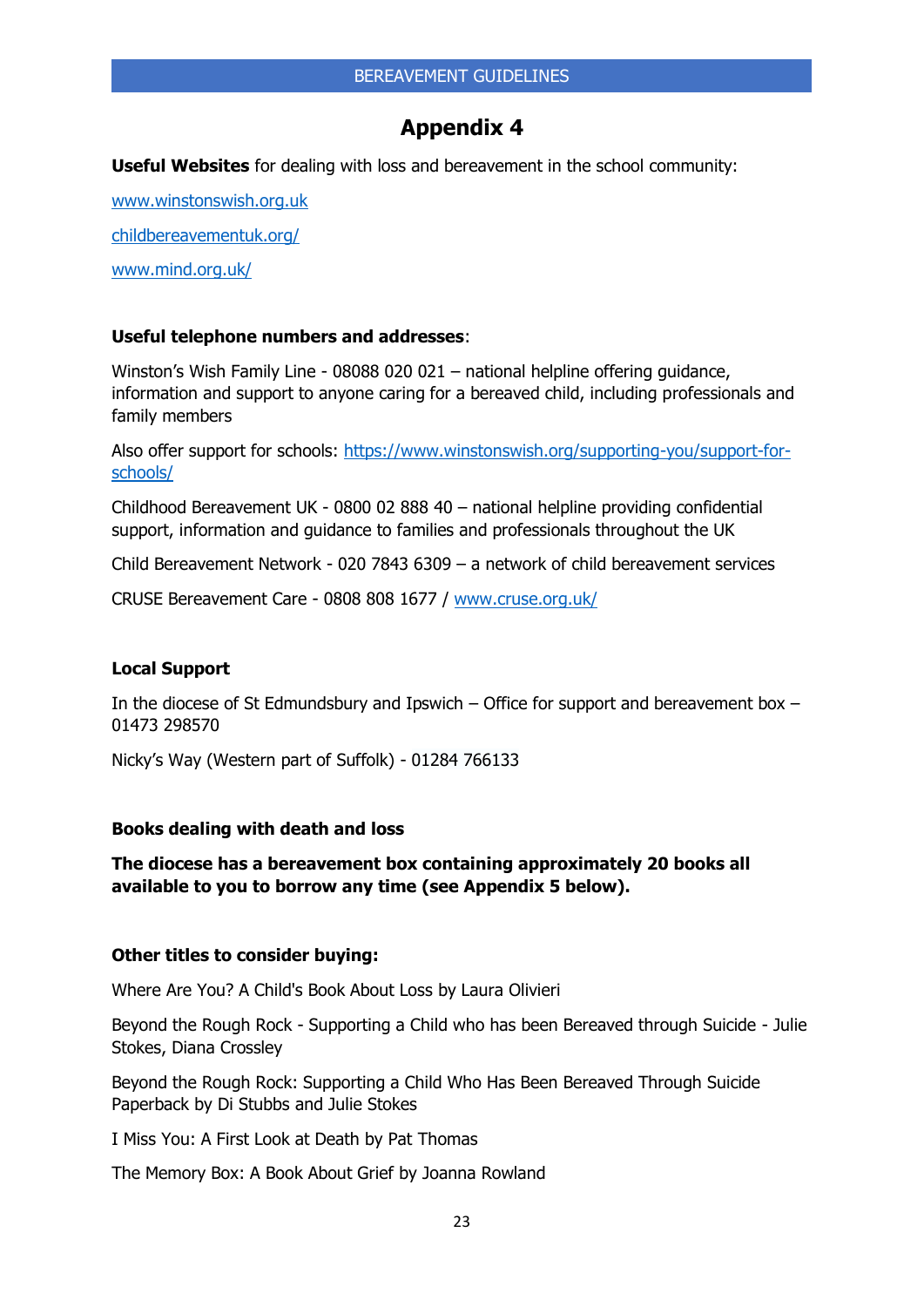## **Books available in the Diocesan Bereavement Pack**

#### **Contents**

Always and Forever – Debi Gliori and Alan Durant

Are You Sad, Little Bear? A book about learning to say goodbye – Rachel Rivett

A Taste of Blackberries – Doris Buchanan Smith

Badger's Parting Gifts – Susan Varley

Children and Bereavement – Wendy Duffy

Dear Grandpa – Chris Lawson

Emma says goodbye – Carolyn Nystrom

Exploring the journey of life and death – Joyce Mackley (ed)

Josh: coming to terms with the death of a friend – Stephanie Jeffs and Jacqui Thomas

Journeying through Bereavement in Schools – Ian Terry

The Little Book of Bereavement for Schools – Ian Gilbert

Michael Rosen's Sad Book – Michael Rosen

Missing Mummy: a book about bereavement – Rebecca Cobb

Muddles, Puddles and Sunshine: your activity book to help when someone has died – Diana **Crossley** 

Rabbityness – Jo Empson

Remembering – Dianne Leutner

Rosie: coming to terms with the death of a sibling – Stephanie Jeffs and Jacqui Thomas

Talking with Children and Young People about Death and Dying – Mary Turner

Thinking of Heaven: prayers for the sad goodbye – Sophie Piper

Water Bugs and Dragonflies: explaining death to young children – Doris Stickney (+ Looking up edition)

When Someone Very Special Dies: children can learn to cope with grief – Marge Heegaard

Where did Grandad go? – Catherine House & Honor Ayers

Where's my Mum now? Children's perspectives on helps and hindrances to their grief – Brian **Cranwell** 

Will I Live Forever? – Carolyn Nystrom

THREE books are of particular help to members of Staff:

- The little book of Bereavement
- Where's my Mum now?
- Children and Bereavement

in fact if you only have time to read one book the first listed is an excellent start.